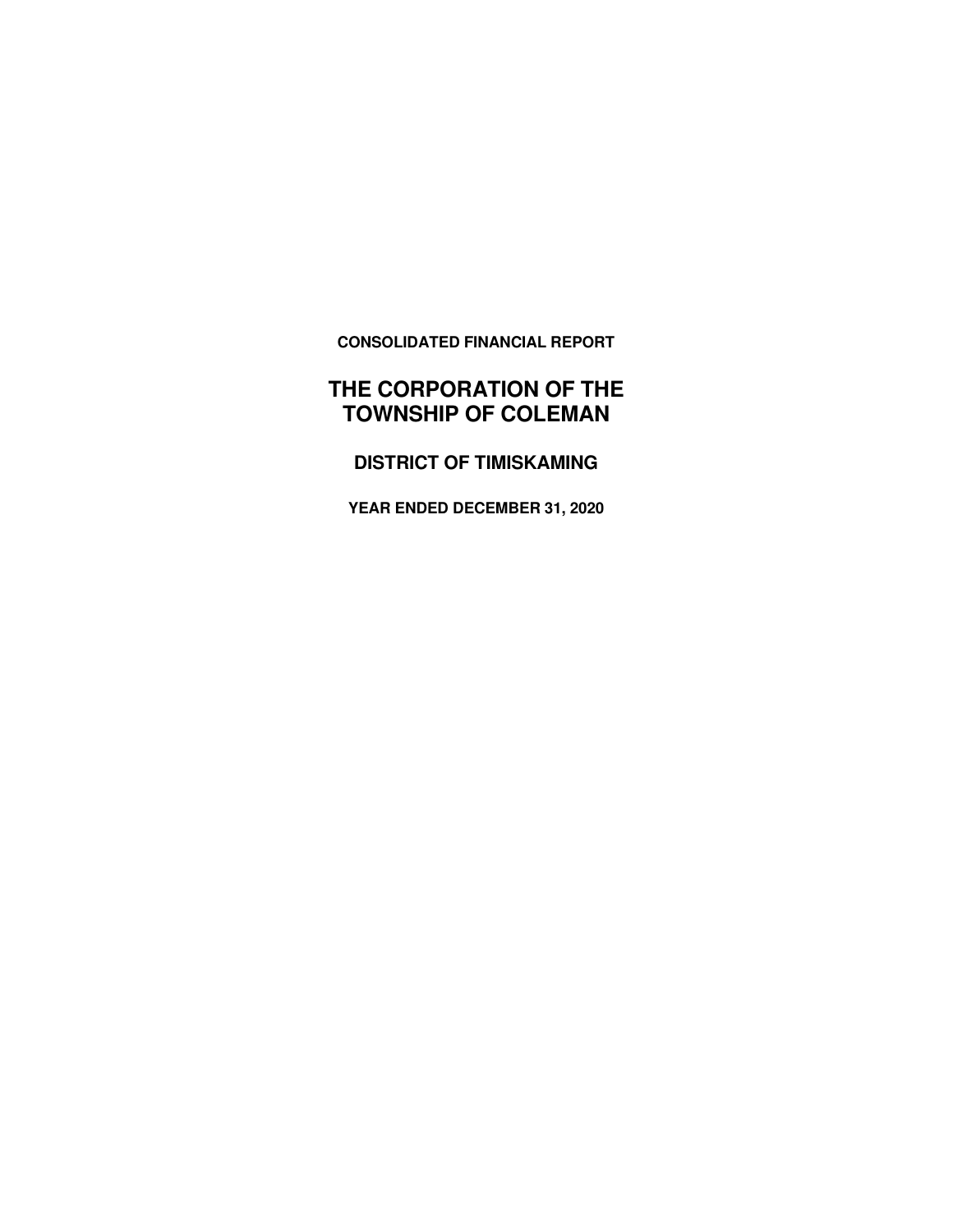# **INDEX**

# **THE CORPORATION OF THE TOWNSHIP OF COLEMAN**

|                                                                 | <b>Page Number</b> |
|-----------------------------------------------------------------|--------------------|
| Management's Responsibility for the Financial Statements        |                    |
| Auditors' Report                                                | $2 - 3$            |
| <b>Consolidated Statement of Financial Position</b>             | 4                  |
| <b>Consolidated Statement of Operations</b>                     | 5                  |
| Consolidated Statement of Change in Net Financial Assets (Debt) | 6                  |
| Consolidated Statement of Cash Flows                            | 7                  |
| Notes to the Consolidated Financial Statements                  | 8 - 20             |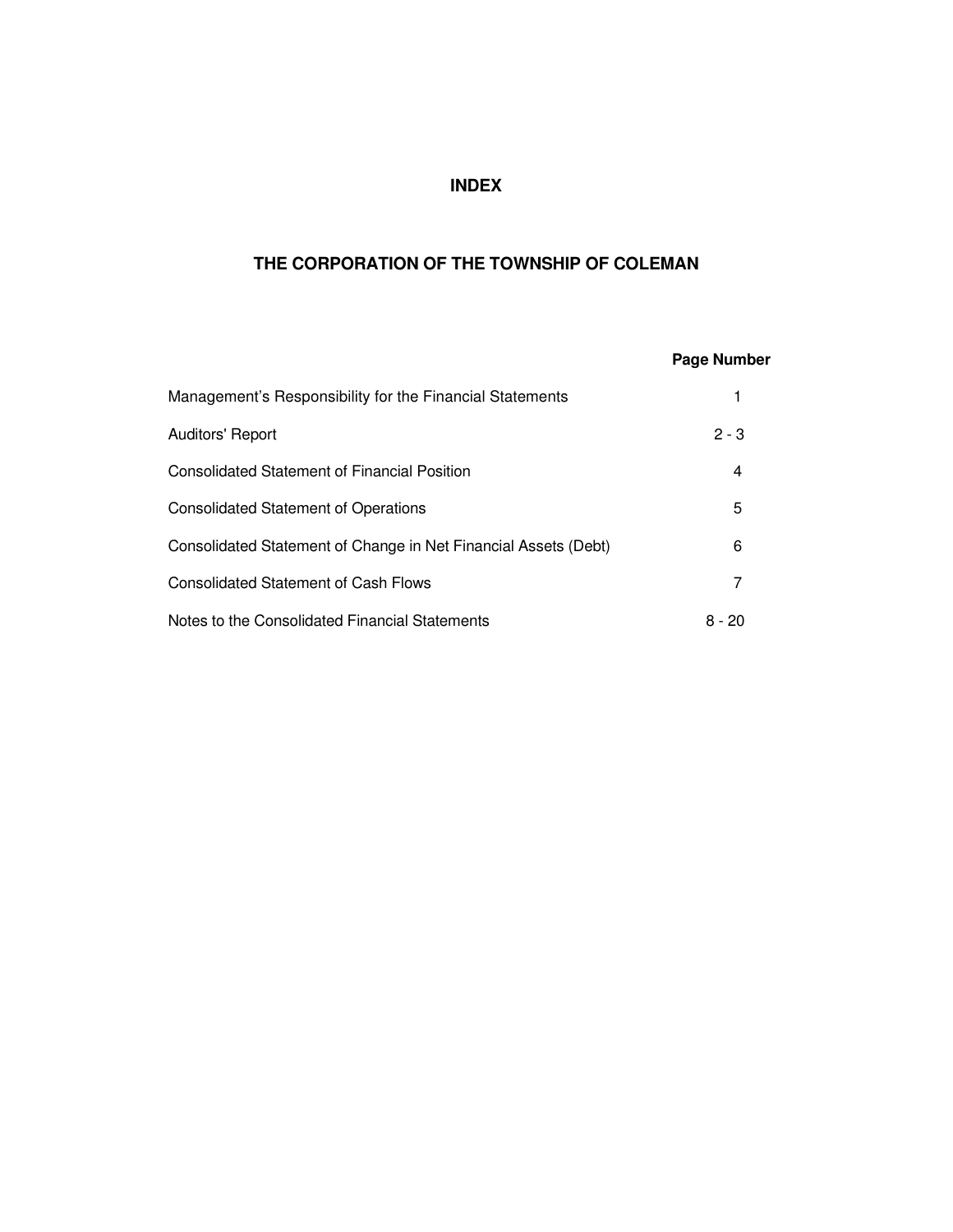#### **MANAGEMENT'S RESPONSIBILITY FOR THE FINANCIAL STATEMENTS**

The accompanying financial statements of the Corporation of the Township of Coleman are the responsibility of the Corporation of the Township of Coleman's management and have been prepared in compliance with legislation, and in accordance with generally accepted accounting principles for local governments established by the Public Sector Accounting Board of The Chartered Professional Accountants of Canada. A summary of the significant accounting policies are described in Note 1 to the financial statements. The preparation of financial statements necessarily involves the use of estimates based on management's judgment, particularly when transactions affecting the current accounting period cannot be finalized with certainty until future periods.

The Corporation of the Township of Coleman's management maintains a system of internal controls designed to provide reasonable assurance that assets are safeguarded, transactions are properly authorized and recorded in compliance with legislative and regulatory requirements, and reliable financial information is available on a timely basis for preparation of the financial statements. These systems are monitored and evaluated by Management.

Council meets with Management and the external auditors to review the financial statements and discuss any significant financial reporting or internal control matters prior to their approval of the financial statements.

The financial statements have been audited by Kemp Elliott & Blair LLP, independent external auditors appointed by the Corporation of the Township of Coleman. The accompanying Independent Auditor's Report outlines their responsibilities, the scope of their examination and their opinion on the Corporation of the Township of Coleman's financial statements.

DocuSigned by:

Patrick Cormier

 $\overline{\phantom{0}}$ Clerk-Treasurer Patrick Cormier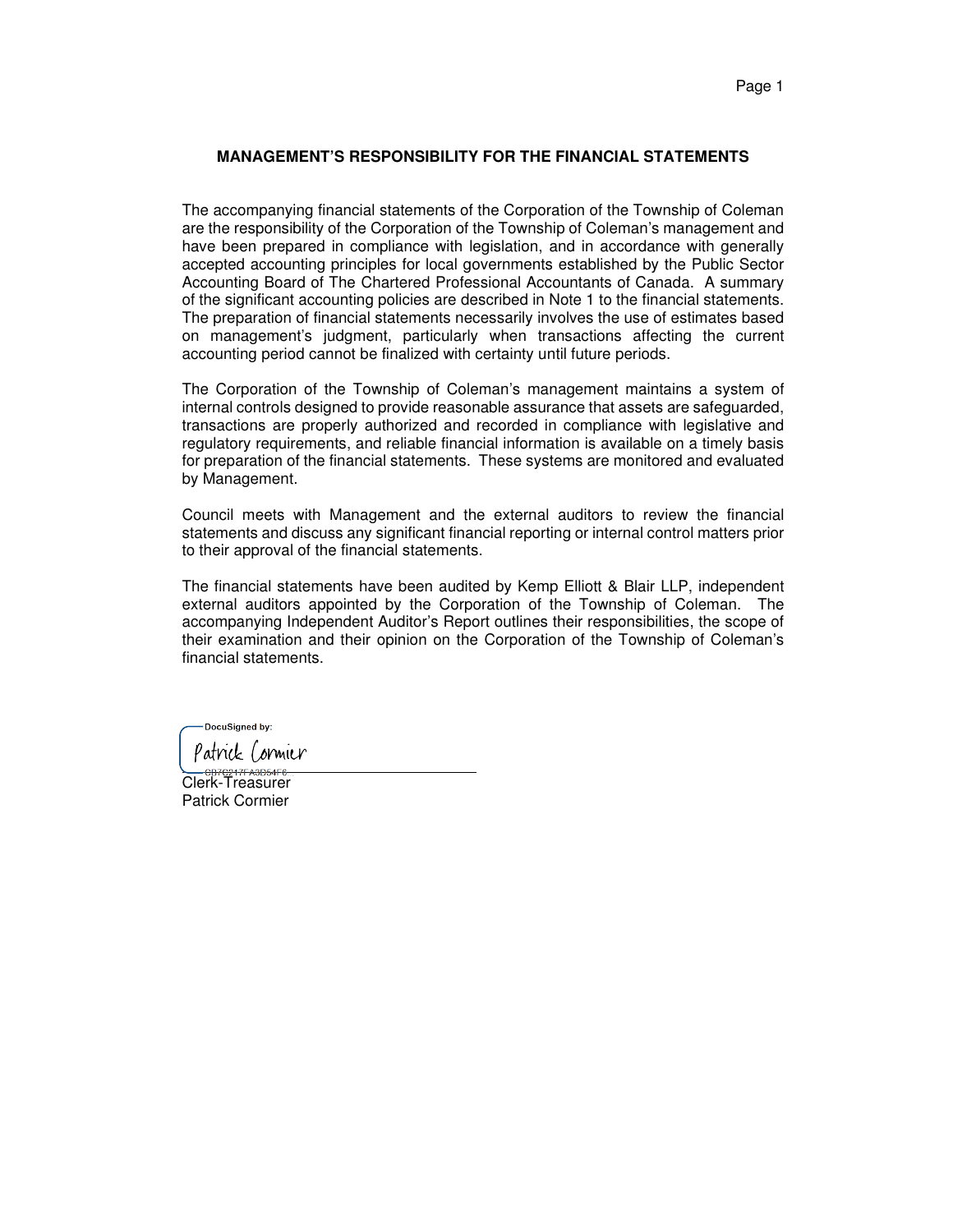Kemp Elliott & Blair

DANIELLE GIRARD, CPA, CA LOUISE LABONTE, MBA, CPA, CA

TERRY L. ELLIOTT, CPA, CA<br>STEVEN M. ACLAND, CPA, CA **CHARTERED PROFESSIONAL ACCOUNTANTS** Page 2 8 ARMSTRONG ST., P.O. BOX 1468 NEW LISKEARD, ON P0J 1P0

TEL. 705-647-8174 FAX 705-647-7644 **EMAIL** admin@kebnl.ca

#### **INDEPENDENT AUDITORS' REPORT**

To the Members of Council, Inhabitants and Ratepayers of the Corporation of the Township of Coleman:

#### **Opinion**

We have audited the consolidated financial statements of the Corporation of the Township of Coleman, which comprise the consolidated statement of financial position as at December 31, 2020, and the consolidated statements of operations, change in net financial assets (debt) and cash flows for the year then ended, and notes to the financial statements, including a summary of significant accounting policies.

In our opinion, the accompanying consolidated financial statements present fairly, in all material respects, the financial position of the Corporation of the Township of Coleman as at December 31, 2020, and the results of its operations, change in net financial assets (debt) and cash flows for the year then ended in accordance with Canadian public sector accounting standards.

#### **Basis for Opinion**

We conducted our audit in accordance with Canadian generally accepted auditing standards. Our responsibilities under those standards are further described in the Auditors' Responsibilities for the Audit of the Consolidated Financial Statements section of our report. We are independent of the Corporation of the Township of Coleman in accordance with the ethical requirements that are relevant to our audit of the financial statements in Canada, and we have fulfilled our other ethical responsibilities in accordance with these requirements. We believe that the audit evidence we have obtained is sufficient and appropriate to provide a basis for our opinion.

#### **Responsibilities of Management and Those Charged with Governance for the Consolidated Financial Statements**

Management is responsible for the preparation and fair presentation of the consolidated financial statements in accordance with Canadian public sector accounting standards, and for such internal control as management determines is necessary to enable the preparation of financial statements that are free from material misstatement, whether due to fraud or error.

In preparing the consolidated financial statements, management is responsible for assessing the Corporation of the Township of Coleman's ability to continue as a going concern, disclosing, as applicable, matters related to going concern and using the going concern basis of accounting unless management either intends to liquidate the Corporation of the Township of Coleman or to cease operations, or has no realistic alternative but to do so.

Those charged with governance are responsible for overseeing the Corporation of the Township of Coleman's financial reporting process.

#### **Auditors' Responsibilities for the Audit of the Consolidated Financial Statements**

Our objectives are to obtain reasonable assurance about whether the financial statements as a whole are free from material misstatement, whether due to fraud or error, and to issue an auditors' report that includes our opinion. Reasonable assurance is a high level of assurance, but is not a guarantee that an audit conducted in accordance with Canadian generally accepted auditing standards will always detect a material misstatement when it exists. Misstatements can arise from fraud or error and are considered material if, individually or in the aggregate, they could reasonably be expected to influence the economic decisions of users taken on the basis of these financial statements. As part of an audit in accordance with Canadian generally accepted auditing standards, we exercise professional judgment and maintain professional skepticism throughout the audit. We also: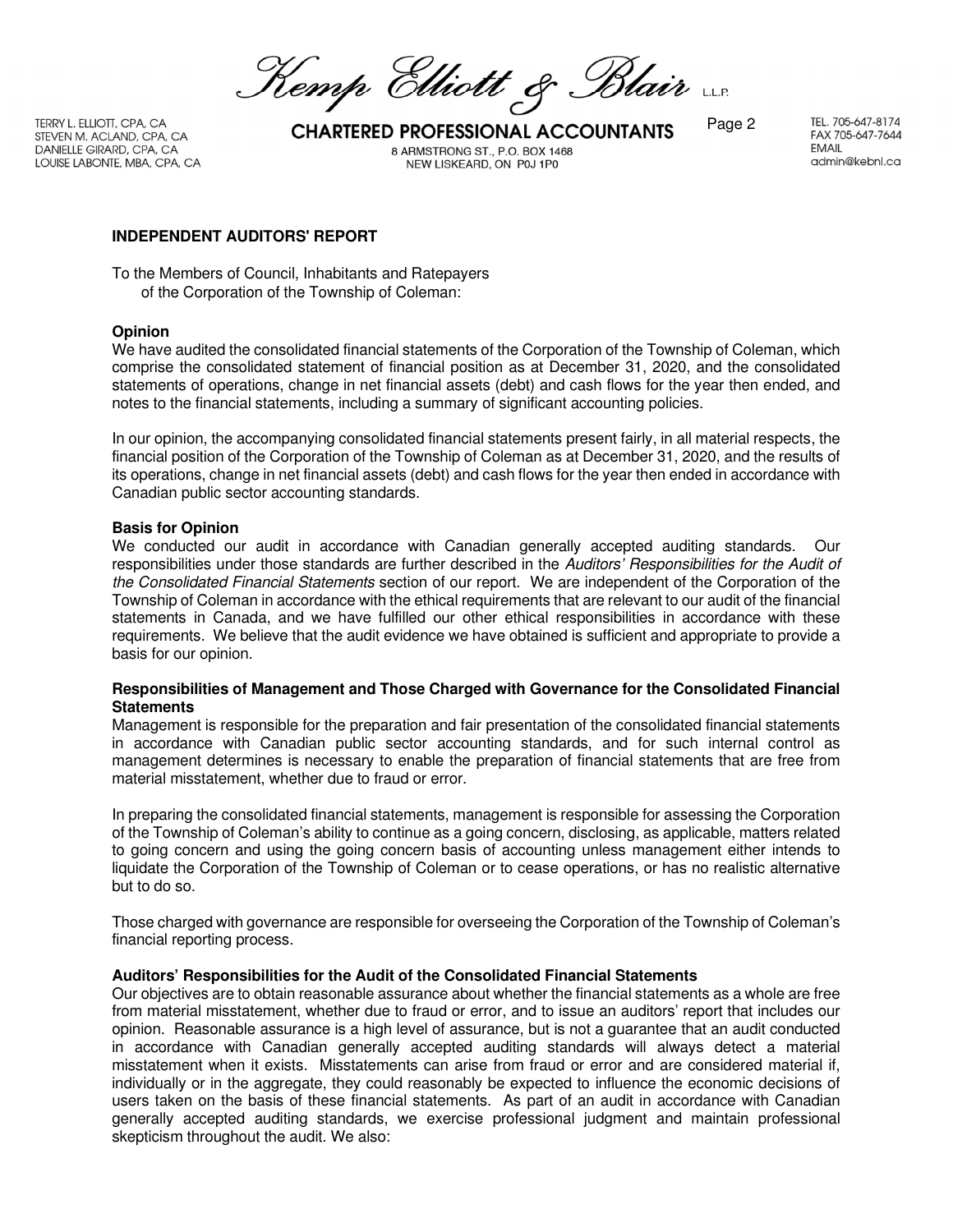Kemp Elliott & Blair LLP.

Page 3

- Identify and assess the risks of material misstatement of the financial statements, whether due to fraud or error, design and perform audit procedures responsive to those risks, and obtain audit evidence that is sufficient and appropriate to provide a basis for our opinion. The risk of not detecting a material misstatement resulting from fraud is higher than for one resulting from error, as fraud may involve collusion, forgery, intentional omissions, misrepresentations, or the override of internal control.
- Obtain an understanding of internal control relevant to the audit in order to design audit procedures that are appropriate in the circumstances, but not for the purpose of expressing an opinion on the effectiveness of the Corporation of the Township of Coleman's internal control.
- Evaluate the appropriateness of accounting policies used and the reasonableness of accounting estimates and related disclosures made by management.
- Conclude on the appropriateness of management's use of the going concern basis of accounting and, based on the audit evidence obtained, whether a material uncertainty exists related to events or conditions that may cast significant doubt on the Corporation of the Township of Coleman's ability to continue as a going concern. If we conclude that a material uncertainty exists, we are required to draw attention in our auditors' report to the related disclosures in the financial statements or, if such disclosures are inadequate, to modify our opinion. Our conclusions are based on the audit evidence obtained up to the date of our auditors' report. However, future events or conditions may cause the Corporation of the Township of Coleman to cease to continue as a going concern.
- Evaluate the overall presentation, structure and content of the financial statements, including the disclosures, and whether the financial statements represent the underlying transactions and events in a manner that achieves fair presentation.

We communicate with those charged with governance regarding, among other matters, the planned scope and timing of the audit and significant audit findings, including any significant deficiencies in internal control that we identify during our audit.

Kemp Elliott & Blair LLP

Licensed Public Accountants New Liskeard, Ontario

Kemp Elliott & Blair UP

November 22, 2021 Chartered Professional Accountants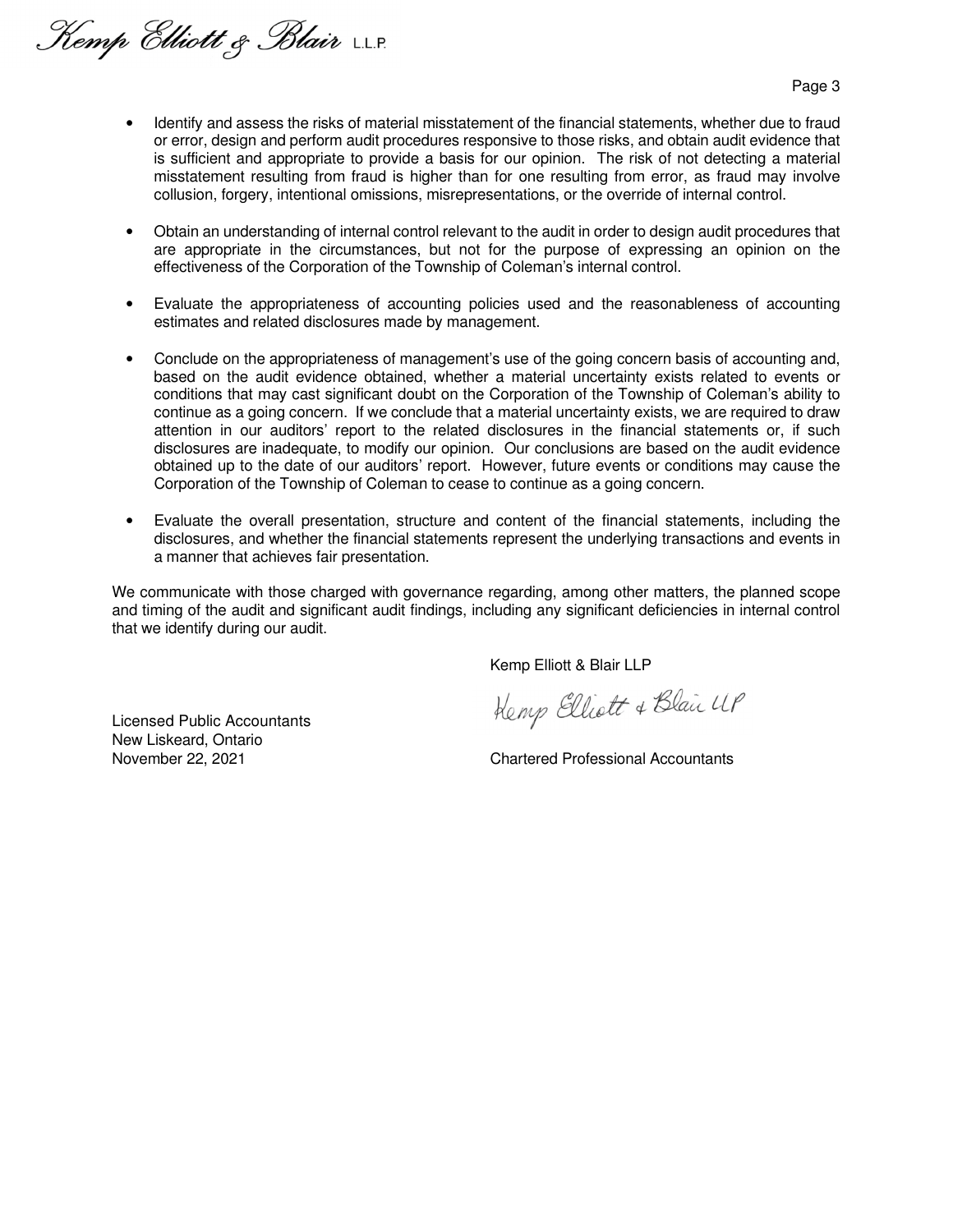# **CONSOLIDATED STATEMENT OF FINANCIAL POSITION**

# **AS AT DECEMBER 31, 2020**

#### **FINANCIAL ASSETS**

|                                                      | 2020          | 2019           |
|------------------------------------------------------|---------------|----------------|
| Cash                                                 | \$<br>593,891 | \$<br>650,873  |
| Short-term investments - note 4                      | 175,389       | 173,691        |
| Taxes receivable                                     | 105,348       | 105,325        |
| Accounts receivable                                  | 186,105       | 147,882        |
| Inventories held for resale                          | 3,775         | 3,775          |
|                                                      | 1,064,508     | 1,081,546      |
| <b>LIABILITIES</b>                                   |               |                |
| Accounts payable and accrued liabilities             | 293,106       | 358,935        |
| Landfill closure and post-closure liability - note 6 | 73,053        | 71,572         |
| Deferred revenue $-$ other $-$ note 8                | 49,544        | 38,555         |
| Municipal debt - note 7                              | 543,943       | 585,369        |
|                                                      | 959,646       | 1,054,431      |
| NET FINANCIAL ASSETS                                 | 104,862       | 27,115         |
| NON-FINANCIAL ASSETS                                 |               |                |
| Tangible capital assets - note 15                    | 7,107,800     | 7,009,144      |
| Inventories of supplies                              | 24,991        | 24,193         |
|                                                      | 7,132,791     | 7,033,337      |
| <b>ACCUMULATED SURPLUS - note 9</b>                  | \$7,237,653   | 7,060,452<br>S |

Contingent liabilities and commitments – note 10

The accompanying notes form an integral part of these consolidated financial statements.

On behalf of Council:

DocuSigned by:  $\overline{\mathbf{C}}$ l

DocuSigned by:

Patrick Cormier

Mayor Clerk- treasurer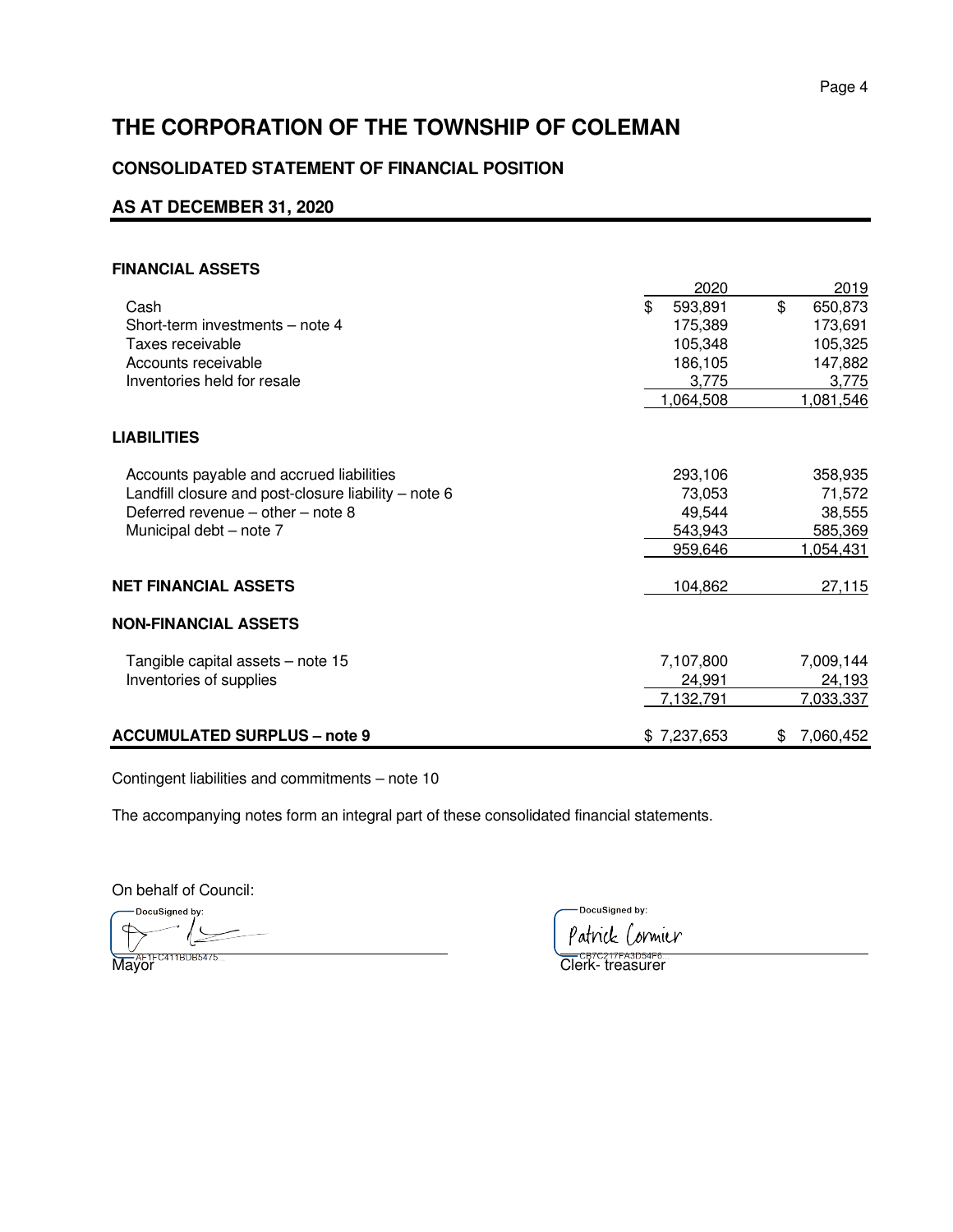#### Page 5 and the state of the state of the state of the state of the state of the state of the state of the state of the state of the state of the state of the state of the state of the state of the state of the state of the

# **THE CORPORATION OF THE TOWNSHIP OF COLEMAN**

# **CONSOLIDATED STATEMENT OF OPERATIONS**

# **FOR THE YEAR ENDED DECEMBER 31, 2020**

|                                                  | 2020          | 2020        | 2019        |
|--------------------------------------------------|---------------|-------------|-------------|
|                                                  | <b>Budget</b> | Actual      | Actual      |
| <b>REVENUES</b>                                  | (Note 11)     |             |             |
| Operating revenues                               |               |             |             |
| Municipal taxation                               | \$1,398,345   | \$1,397,387 | \$1,342,595 |
| Water, septic and local improvement charges      | 38,594        | 35,343      | 34,643      |
| User charges                                     | 33,320        | 57,156      | 79,598      |
| Provincial grants                                | 179,766       | 228,641     | 420,544     |
| Federal grants                                   | 5,800         | 10,271      | 6,581       |
| Investment income                                |               | 997         | 1,618       |
| Penalties and interest on taxes                  | 15,100        | 11,289      | 16,871      |
| Provincial Offences Act revenues                 | 12,500        | 3,823       | 8,226       |
| Gain on disposal of tangible capital assets      |               | 26,965      |             |
| Land sales                                       | 5,500         | 5,966       |             |
| Other                                            | 6,113         | 5,114       | 4,094       |
|                                                  | 1,695,038     | 1,782,952   | 1,914,770   |
| Capital revenues                                 |               |             |             |
| Provincial grants                                | 136,367       | 50,000      | 60,213      |
| Federal grants                                   | 126,100       | 36,100      | 74,838      |
|                                                  | 262,467       | 86,100      | 135,051     |
| <b>Total revenues</b>                            | 1,957,505     | 1,869,052   | 2,049,821   |
|                                                  |               |             |             |
| <b>EXPENDITURES</b>                              |               |             |             |
| General government                               | 456,733       | 438,092     | 447,026     |
| Protection to persons and property               | 245,119       | 249,142     | 253,333     |
| <b>Transportation services</b>                   | 568,830       | 506,211     | 536,171     |
| <b>Environmental services</b>                    | 256,505       | 197,437     | 213,153     |
| <b>Health services</b>                           | 138,439       | 143,005     | 114,967     |
| Social and family services                       | 102,713       | 98,327      | 100,276     |
| Recreation and cultural services                 | 84,384        | 52,550      | 76,702      |
| Planning and development                         | 15,600        | 7,087       | 13,890      |
| Total expenditures                               | 1,868,323     | 1,691,851   | 1,755,518   |
| <b>ANNUAL SURPLUS</b>                            | 89,182        | 177,201     | 294,303     |
| <b>ACCUMULATED SURPLUS, BEGINNING OF YEAR</b>    | 7,060,452     | 7,060,452   | 6,766,149   |
| <b>ACCUMULATED SURPLUS, END OF YEAR - note 9</b> | \$7,149,634   | \$7,237,653 | \$7,060,452 |

The accompanying notes form an integral part of these consolidated financial statements.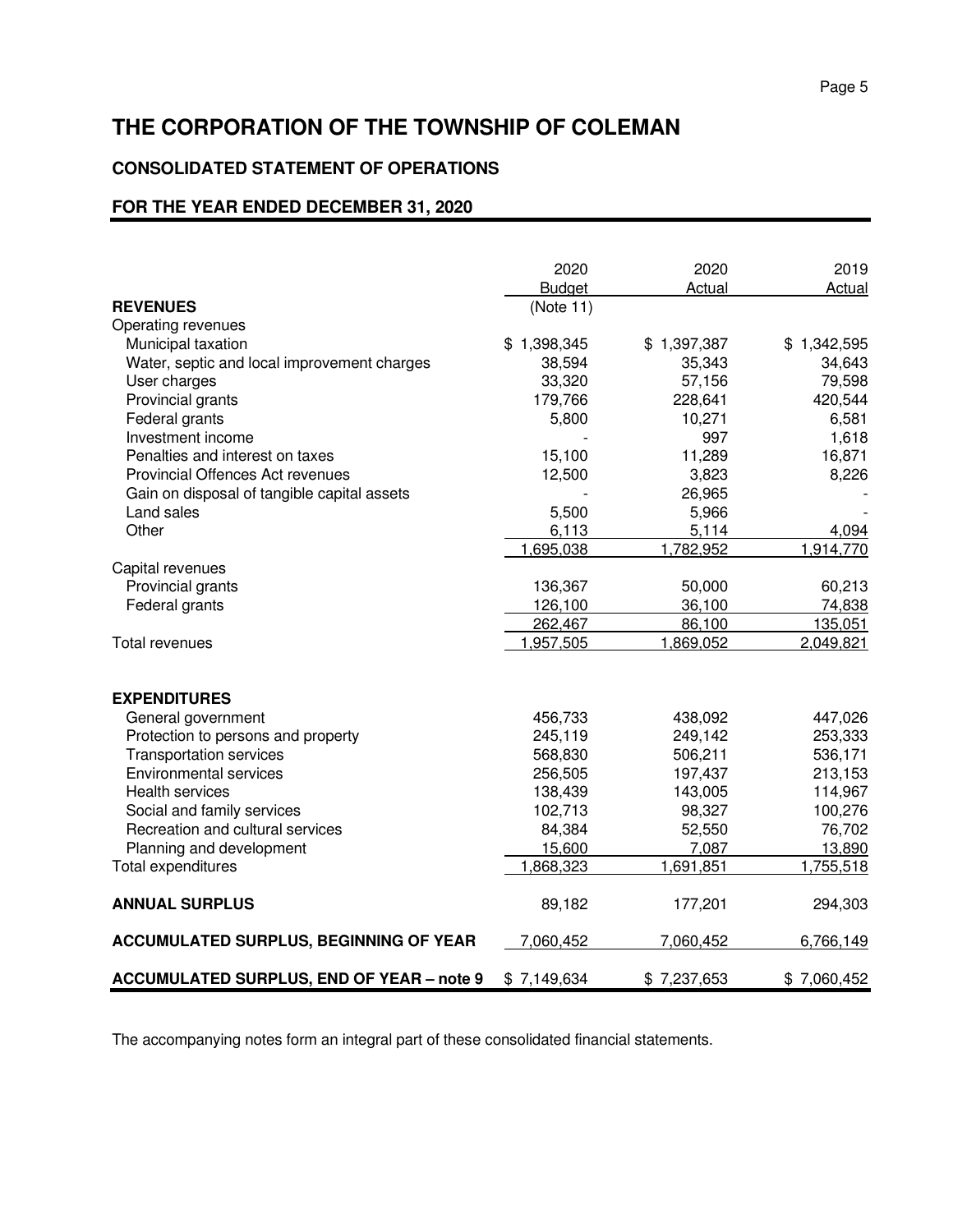# **CONSOLIDATED STATEMENT OF CHANGE IN NET FINANCIAL ASSETS (DEBT)**

# **FOR THE YEAR ENDED DECEMBER 31, 2020**

|                                                                                                                                                                                                                                 | 2020<br><b>Budget</b><br>(Note 11) | 2020<br>Actual                                        | 2019<br>Actual                    |
|---------------------------------------------------------------------------------------------------------------------------------------------------------------------------------------------------------------------------------|------------------------------------|-------------------------------------------------------|-----------------------------------|
| <b>ANNUAL SURPLUS</b>                                                                                                                                                                                                           | \$<br>89,182                       | \$<br>177,201                                         | \$<br>294,303                     |
| Acquisition of tangible capital assets<br>Amortization of tangible capital assets<br>Gain on disposal of tangible capital assets<br>Proceeds from disposal of tangible capital assets<br>Acquisition of inventories of supplies | (449, 172)<br>330,000              | (471, 545)<br>339,815<br>(26, 965)<br>60,039<br>(798) | (235, 267)<br>330,049<br>(6, 596) |
| Increase (decrease) in net financial assets                                                                                                                                                                                     | (29,990)                           | 77,747                                                | 382,489                           |
| Net financial assets (debt), beginning of year                                                                                                                                                                                  | 27,115                             | 27,115                                                | (355, 374)                        |
| NET FINANCIAL ASSETS (DEBT), END OF YEAR                                                                                                                                                                                        | \$<br>(2, 875)                     | \$<br>104,862                                         | \$<br>27,115                      |

The accompanying notes form an integral part of these consolidated financial statements.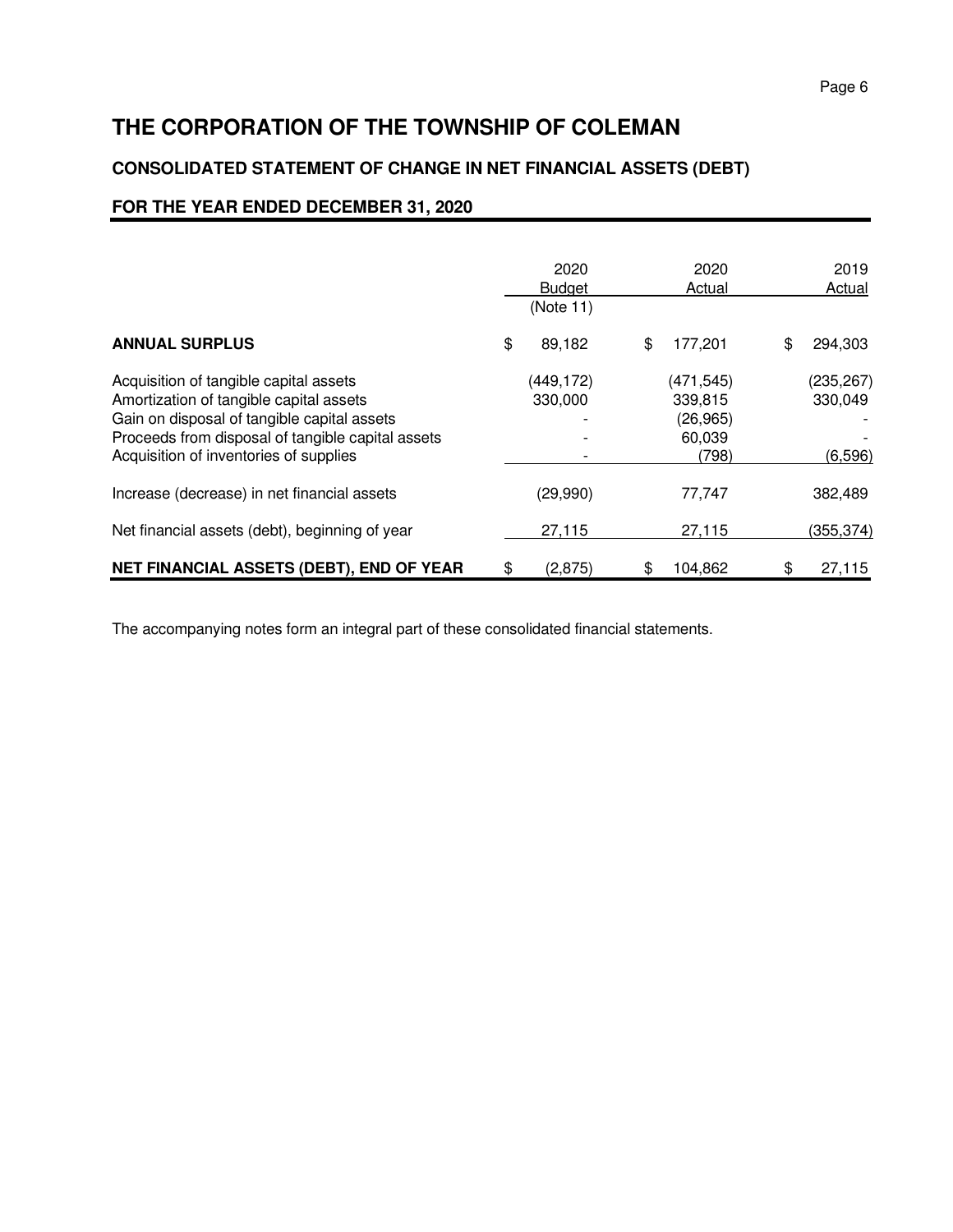# **CONSOLIDATED STATEMENT OF CASH FLOWS**

# **FOR THE YEAR ENDED DECEMBER 31, 2020**

| <b>OPERATIONS</b><br>Annual surplus                   | \$<br>2020<br>177,201 | \$<br>2019<br>294,303 |
|-------------------------------------------------------|-----------------------|-----------------------|
| Charges not affecting cash -                          |                       |                       |
| Amortization of tangible capital assets               | 339,815               | 330,049               |
| Gain on disposal of tangible capital assets           | (26, 965)             |                       |
|                                                       | 490,051               | 624,352               |
| Other sources (uses) of cash -                        |                       |                       |
| Change in taxes receivable                            | (23)                  | (14, 507)             |
| Change in accounts receivable                         | (38, 223)             | 173,910               |
| Change in inventories held for resale                 |                       | (3,775)               |
| Change in accounts payable and accrued liabilities    | (65, 829)             | (8, 433)              |
| Change in inventories of supplies                     | (798)                 | (6,596)               |
| Change in landfill closure and post-closure liability | 1,481                 | 1,572                 |
| Change in deferred revenue                            | 10,989                | 28,485                |
|                                                       | (92, 403)             | 170,656               |
| Total cash provided by operations                     | 397,648               | 795,008               |
| <b>CAPITAL TRANSACTIONS</b>                           |                       |                       |
| Acquisition of tangible capital assets                | (471, 545)            | (235, 267)            |
| Proceeds from disposal of tangible capital assets     | 60,039                |                       |
| Total cash used for capital transactions              | (411,506)             | (235, 267)            |
| <b>INVESTING TRANSACTIONS</b>                         |                       |                       |
| Acquisition of short-term investments                 | (1,698)               | (1, 855)              |
|                                                       |                       |                       |
| <b>FINANCING TRANSACTIONS</b>                         |                       |                       |
| Municipal debt proceeds                               | 166,660               | 174,750               |
| Municipal debt repayments                             | (208, 086)            | (231, 351)            |
| Total cash used for financing transactions            | (41, 426)             | (56, 601)             |
| <b>INCREASE (DECREASE) IN CASH</b>                    | (56, 982)             | 501,285               |
| Cash, beginning of year                               | 650,873               | 149,588               |
| <b>CASH, END OF YEAR</b>                              | \$<br>593,891         | \$<br>650,873         |
| <b>REPRESENTED BY</b>                                 |                       |                       |
| Cash                                                  | \$<br>593,891         | \$<br>650,873         |

The accompanying notes form an integral part of these consolidated financial statements.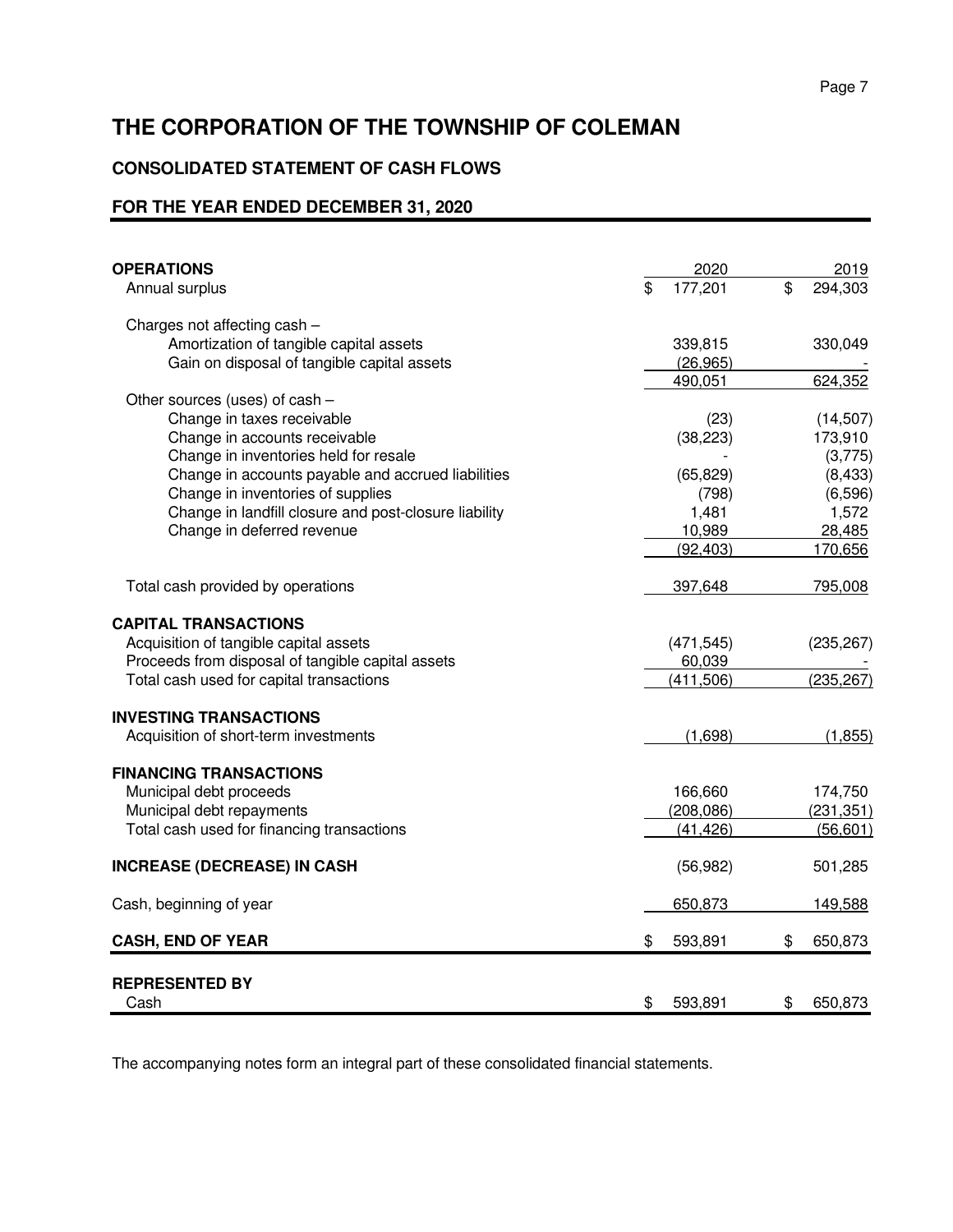### **NOTES TO THE CONSOLIDATED FINANCIAL STATEMENTS**

### **FOR THE YEAR ENDED DECEMBER 31, 2020**

 The Corporation of the Township of Coleman is a township in the Province of Ontario, Canada. It conducts its operations guided by the provisions of provincial statutes such as the Municipal Act 2001, Provincial Offences Act and other related legislation.

#### 1. **Accounting policies**

The consolidated financial statements of the Corporation of the Township of Coleman are the representation of management and council and are prepared in accordance with generally accepted accounting principles for local government as recommended by the Public Sector Accounting Board (PSAB) of the Chartered Professional Accountants of Canada as prescribed for Ontario municipalities by the Ministry of Municipal Affairs and Housing.

#### **Use of estimates**

Management has made estimates and assumptions that affect the amounts reported in preparing these consolidated financial statements. Significant areas requiring the use of management estimates relate to the determination of tangible capital assets historical cost, estimated useful life and related amortization and landfill post-closure liability.

#### **Basis of consolidation**

The consolidated financial statements reflect financial assets, liabilities, operating revenues and expenditures, reserves and changes in investment in tangible capital assets of the Township and include the activities of all committees of Council which are:

The Corporation of the Township of Coleman Water Supply System The Corporation of the Township of Coleman Communal Septic System

All interfund assets and liabilities and sources of financing and expenditures have been eliminated.

#### **Non-consolidated entities**

The following local boards, joint local boards, municipal enterprises and utilities are not consolidated:

#### Timiskaming District Health Unit

District of Timiskaming Social Services Administration Board

Although these are joint local boards they run autonomously to provide those services mandated by the Province. The Township has no control over these programs or their financing. These joint local boards are not proportionately consolidated. The yearly requisitions of these boards are expensed by the Township in its statements.

#### Temiskaming Municipal Services Association

The Timiskaming Municipal Services Association provides the services of a Chief Building Officer to 21 municipalities. The operations of this organization are not proportionately consolidated into these statements because the Township does not have control. Building Permit revenues are transferred to this organization.

#### **Accounting for school board transactions**

The taxation, other revenues, expenditures, assets and liabilities with respect to the operations of the school boards are not reflected in these statements.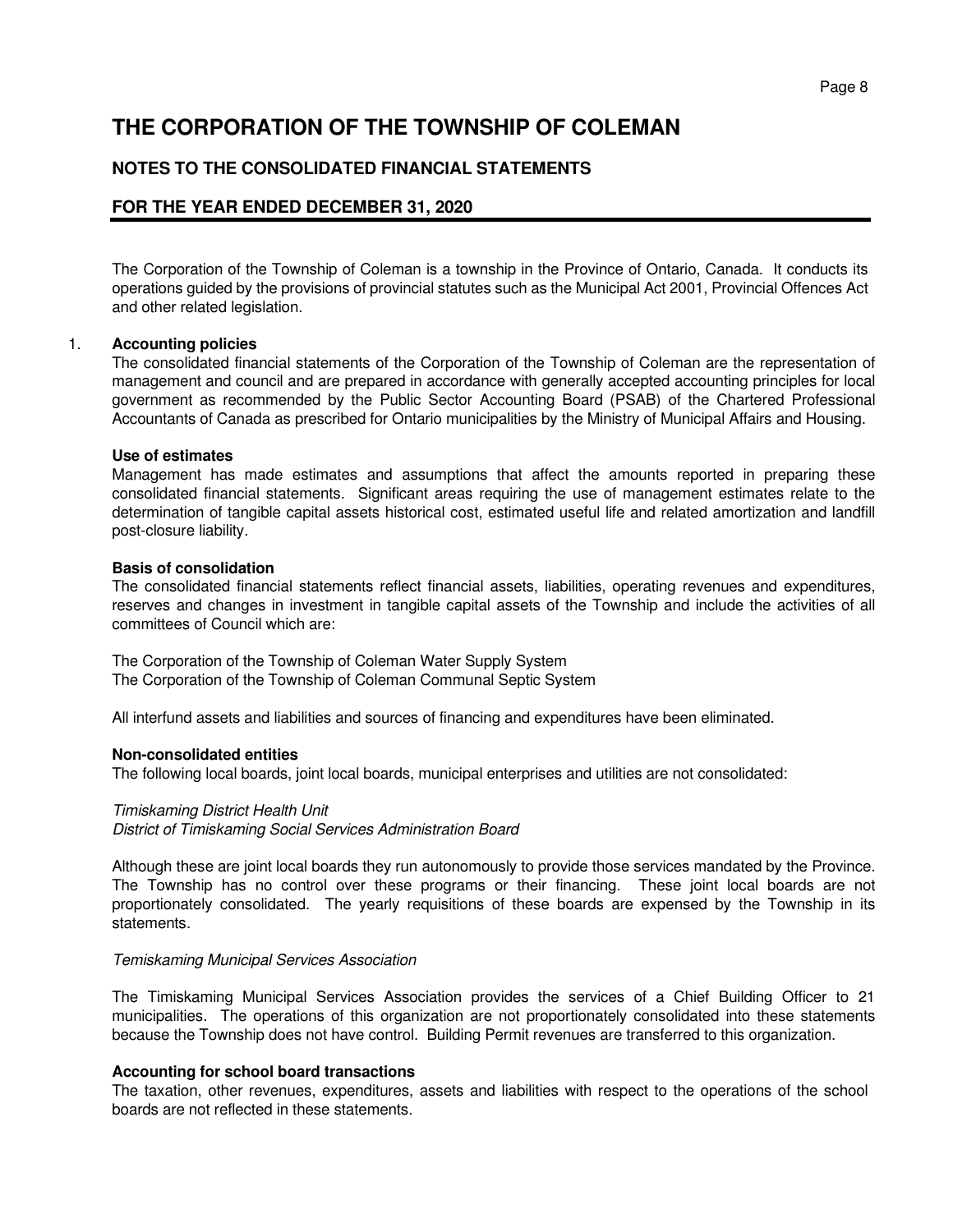# **NOTES TO THE CONSOLIDATED FINANCIAL STATEMENTS**

# **FOR THE YEAR ENDED DECEMBER 31, 2020**

### 1. **Accounting policies – continued**

#### **Short-term investments**

 Short-term investments are recorded at cost. Investment income earned on surplus funds is reported as revenue in the period earned.

#### **Inventories held for resale**

 Inventories held for resale are recorded at the lower of cost or replacement cost and consists of land and buildings vested to the Township.

#### **Tangible capital assets**

Tangible capital assets are recorded at cost, which includes all amounts that are directly attributable to acquisition, construction, development or betterment of the asset. The cost, less residual value, of the tangible capital assets are amortized on a straight-line basis over their estimated useful lives as follows:

| <b>Buildings</b>             | 50 years       |
|------------------------------|----------------|
| Vehicles                     | 10 to 25 years |
| Machinery and equipment      | 10 to 25 years |
| <b>Bridges and culverts</b>  | 25 to 27 years |
| Roads                        | 7 to 30 years  |
| <b>Plants and facilities</b> | 50 years       |
| Street lights                | 50 years       |

A full year of amortization is charged in the year after acquisition and no amortization is charged in the year of disposal. Assets under construction are not amortized until the asset is available for use.

The Township has no capitalization threshold for land and buildings, a capitalization threshold of \$10,000 for infrastructure systems and \$2,500 for all other assets. Individual assets of lesser value may be capitalized if they are pooled, or because, collectively, they have significant value.

#### **Inventories of supplies**

Inventories of supplies held for consumption are recorded at lower of cost or replacement cost.

#### **Deferred revenue – other**

 The Township receives certain amounts pursuant to funding agreements that may only be used in the conduct of certain programs or in the delivery of specific transactions. These amounts are recorded as deferred revenue and are recognized as revenue in the fiscal year the eligibility criteria has been met except when stipulations are present and to the extent that the transfer give rise to an obligation that meets the definition of a liability.

#### **Revenue recognition**

#### Government transfers (provincial and federal grants)

Government transfers are transfers from senior levels of government that are not the result of an exchange transaction and are not expected to be repaid in the future. Government transfers without eligibility criteria or stipulations are recognized as revenue when the transfer is authorized. A transfer with eligibility criteria is recognized as revenue when the transfer is authorized and all eligibility criteria have been met. A transfer with or without eligibility criteria but with stipulation is recognized as revenue in the period the transfer is authorized and all eligibility criteria have been met, except where and to the extent that the transfer gives rise to an obligation that meets the definition of a liability. Government transfers that meet the definition of a liability are recognized as revenue as the liability is extinguished.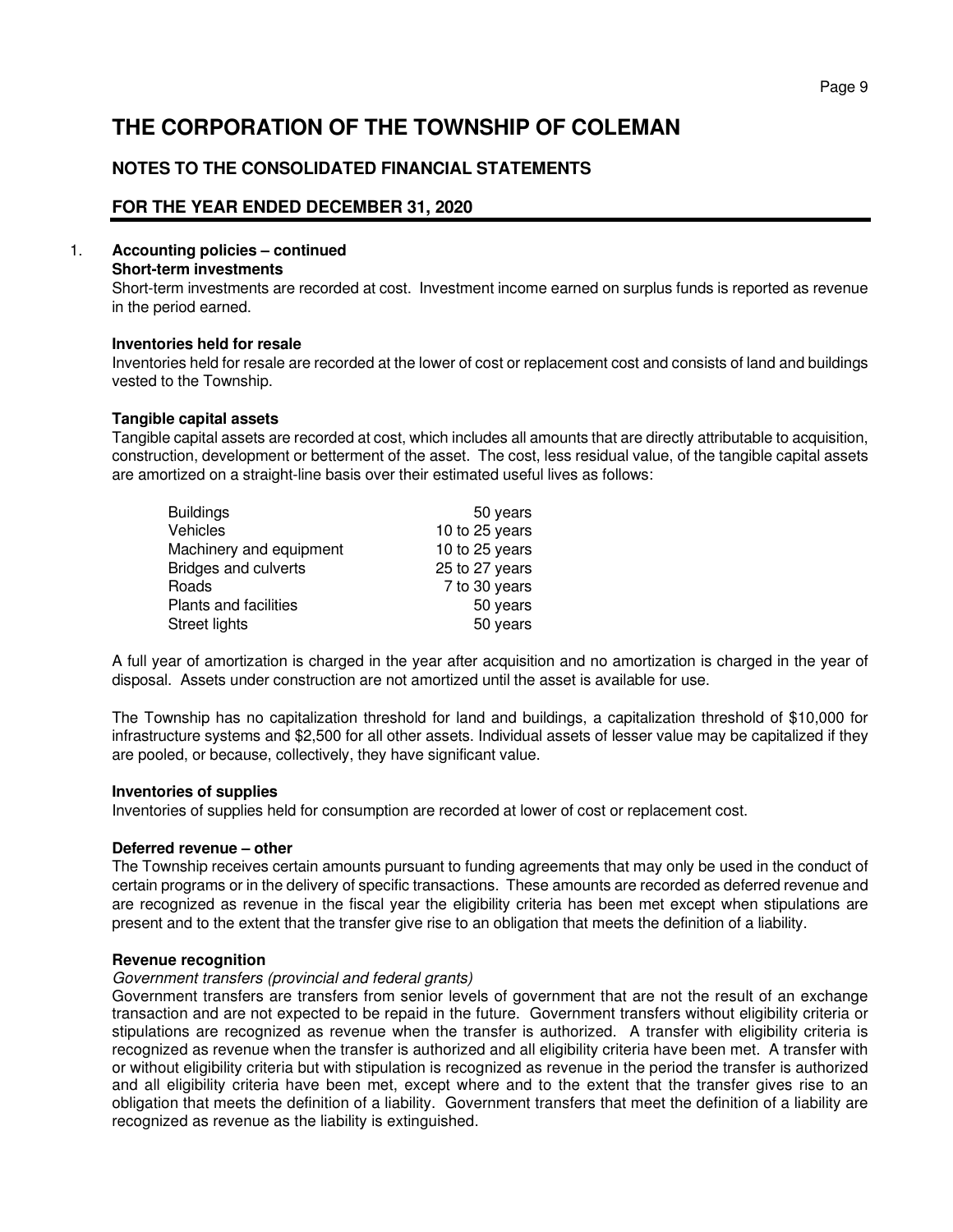# **NOTES TO THE CONSOLIDATED FINANCIAL STATEMENTS**

## **FOR THE YEAR ENDED DECEMBER 31, 2020**

#### 1. **Accounting policies – continued Revenue recognition – continued**

Taxation and related revenues

Property tax billings are prepared by the Township based on assessment rolls issued by the Municipal Property Assessment Corporation ("MPAC"). Tax rates are established annually by Council, incorporating amounts to be raised for local services and amounts the Township is required to collect on behalf of the Province of Ontario in respect of education taxes. A normal part of the assessment process is the issue of supplementary assessment rolls, which provide updated information with respect to changes in property assessment. Once a supplementary assessment roll is received, the Township determines the taxes applicable and renders supplementary tax billings. Taxation revenues are recorded when they meet the definition of an asset, the tax is authorized and the taxable event has occurred. Assessments and the related property taxes are subject to appeal. Tax adjustments as a result of appeals are recorded when the results of the appeal process are known.

The Township is entitled to collect interest and penalties on overdue taxes. These revenues are recorded in the period the interest and penalties are levied.

#### Fees, service charges and other revenue

Fees, service charges and other revenue are recognized when earned.

#### 2. **Operations of school boards**

Further to note 1, the taxation levied on behalf of and due to the school boards is:

|    |                                      |   | 2020    |     | 2019    |
|----|--------------------------------------|---|---------|-----|---------|
|    |                                      | ፍ | 515.097 | \$. | 521.227 |
| 3. | <b>Contributions to Joint Boards</b> |   |         |     |         |

Further to note 1, the following contributions were made by the Municipality to these boards:

|    |                                                                                                             | 2020                    | 2019                    |
|----|-------------------------------------------------------------------------------------------------------------|-------------------------|-------------------------|
|    | <b>Timiskaming Health Unit</b>                                                                              | 28,842                  | 7,688                   |
|    | District of Timiskaming Social Services Administration Board                                                | 200.425                 | 195,664                 |
| 4. | <b>Short-term investments</b>                                                                               |                         |                         |
|    |                                                                                                             | 2020                    | 2019                    |
|    | (At cost)<br>CIBC - Money market pool (market value \$19,322)<br>CIBC - Bond pools (market value \$161,660) | \$<br>19,330<br>156,059 | \$<br>19,971<br>153,720 |
|    |                                                                                                             | 175.389                 | <u>173,691</u>          |

### 5. **Revolving line of credit**

 The Township has a \$150,000 business operating line negotiated with CIBC with a balance outstanding of \$nil (2019 - \$nil). Interest is at bank prime plus 1% (currently 3.45%).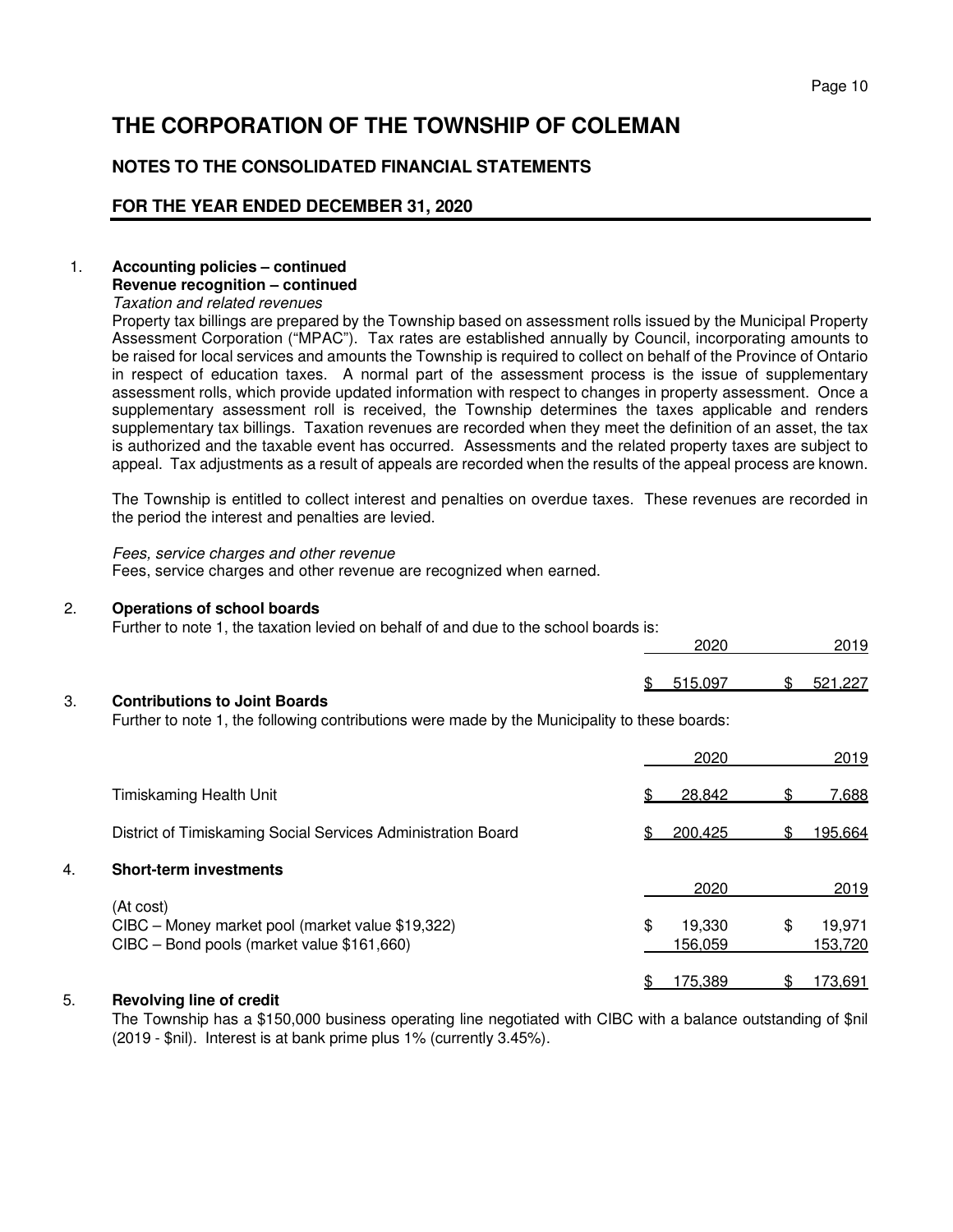# **NOTES TO THE CONSOLIDATED FINANCIAL STATEMENTS**

## **FOR THE YEAR ENDED DECEMBER 31, 2020**

#### 6. **Landfill closure and post-closure liability**

The liability for closure and post-closure of the landfill site has been recognized using the present value of the estimated closure and post-closure costs, based upon the usage of the site's capacity. The total capacity of the site is 100,000 cubic meters. The approximate area that has been landfilled is 44,936 cubic meters, leaving an estimated remaining capacity of 55,064 cubic meters. The estimated life of the landfill site is 65 years and postclosure care is estimated to be required for 21 years from the date of site closure.

The discount factor used is 3.45% net of inflation of 2.2%. The liability as at December 31, 2020 is \$73,053 (2019 \$71,572). Estimated expenditures for closure and post-closure care are \$219,400 and \$165,900 respectively, for a total of \$385,300. The liability remaining to be recognized is \$312,247.

#### 7. **Municipal debt**

The balance of the municipal debt reported on the "Consolidated Statement of Financial Position" is made up of all long-term liabilities, incurred by the Township and outstanding at the end of the year.

|                                                                                                                                                                                                                                                                                                                                                                                                                                                                                                                                                                                                                   |                                     | 2020         | 2019          |
|-------------------------------------------------------------------------------------------------------------------------------------------------------------------------------------------------------------------------------------------------------------------------------------------------------------------------------------------------------------------------------------------------------------------------------------------------------------------------------------------------------------------------------------------------------------------------------------------------------------------|-------------------------------------|--------------|---------------|
| GMAC loan repayable in monthly blended (principal and interest) payments<br>of \$886 with interest at 4.99% per annum and matures in July 2022. The<br>debt is for the purchase of a new truck.                                                                                                                                                                                                                                                                                                                                                                                                                   |                                     | \$<br>15,335 | \$<br>24,941  |
| In 2012, the Township entered into a contract with Miller Paving to improve<br>the township roads. Miller Paving will improve the roads at a total contract<br>price of \$2,674,302 over 14 years. The Township will pay Miller Paving a<br>total of \$191,337 per year (quarterly payments of \$47,834) over 14 years<br>starting in 2012. There is no interest on the payments. Based on<br>\$2,212,669 of road work completed as of December 31, 2020 and payments<br>made of \$1,705,489 to date, we are reflecting the balance of \$507,180 as a<br>long-term loan with Miller Paving due from 2021 to 2023. |                                     | 507,180      | 531,857       |
| Ontario Northland loan repayable in annual principal payments of \$7,143<br>with interest at 0% per annum and matures January 2023. The debt relates<br>to the railway crossing upgrade.                                                                                                                                                                                                                                                                                                                                                                                                                          |                                     | 21,428       | 28,571        |
| Principal payments are due as follows:<br>2021<br>2022<br>2023                                                                                                                                                                                                                                                                                                                                                                                                                                                                                                                                                    | \$<br>208,576<br>203,720<br>131,647 | 543,943      | \$<br>585,369 |
|                                                                                                                                                                                                                                                                                                                                                                                                                                                                                                                                                                                                                   | 543,943<br>\$                       |              |               |

Total interest paid is \$1,027 (2019 \$2,816).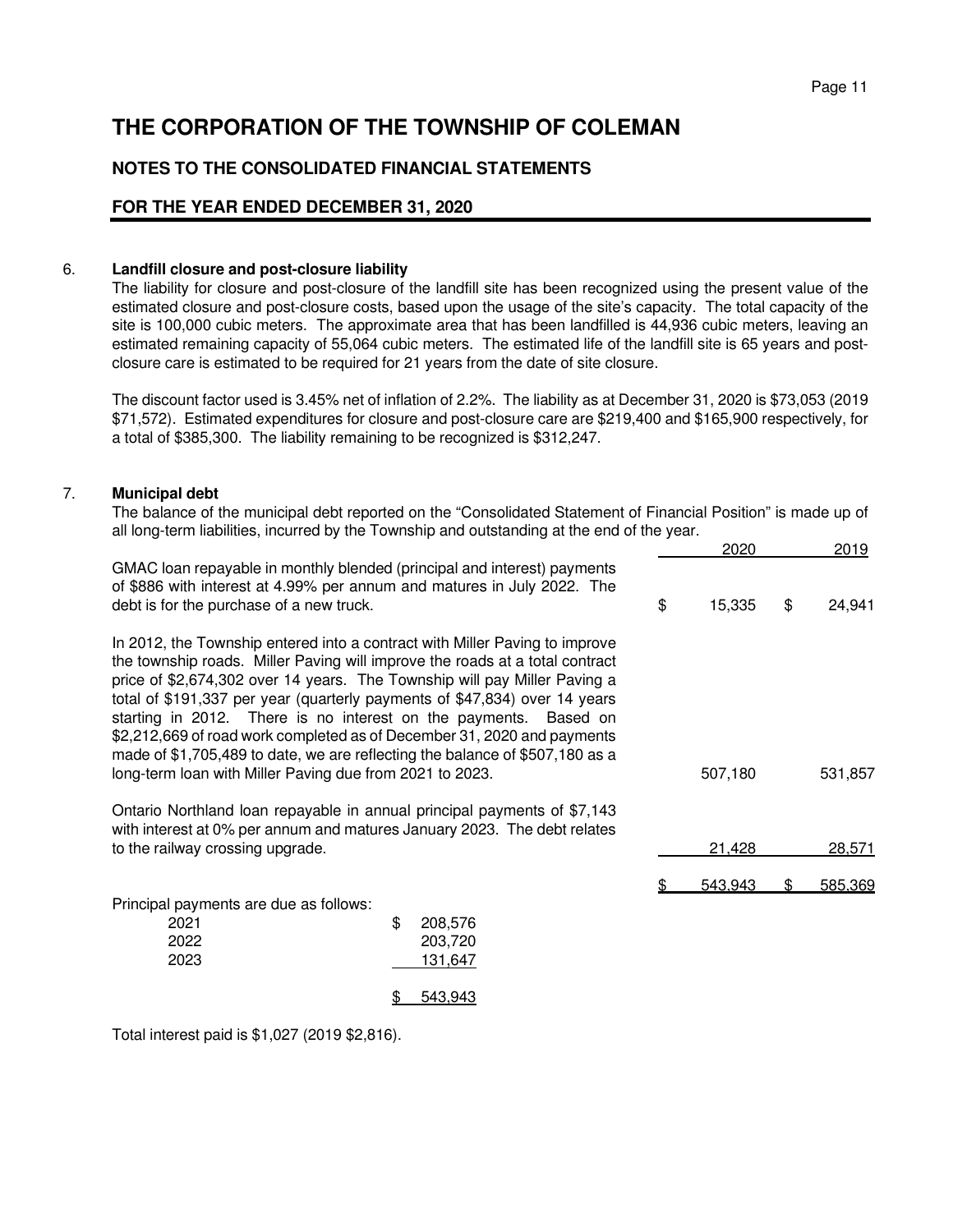## **NOTES TO THE CONSOLIDATED FINANCIAL STATEMENTS**

### **FOR THE YEAR ENDED DECEMBER 31, 2020**

#### 8. **Deferred revenue – other**

Deferred revenue – other consists of the following:

|                   | December 31<br>2019 | Funds<br>Received | Revenue<br>Earned | December 31<br>2020 |
|-------------------|---------------------|-------------------|-------------------|---------------------|
| Provincial grants | 38.555              | 60.989            | 50.000            | 49.544              |

#### 9. **Accumulated surplus**

Reserves represent an appropriation of surplus for a specific purpose, determined by council, are non-statutory and subject to change by council at any time.

| Reserves, deficits and surpluses     | 2020             |     | 2019             |
|--------------------------------------|------------------|-----|------------------|
| Working capital reserve              | \$<br>995,892    | \$  | 984,892          |
| Playground equipment reserve         | 15,400           |     | 13,600           |
| Bass Lake water and sewer reserve    | 7,000            |     | 6,000            |
| Water reserve – note 13              | 41,416           |     | 36,692           |
| Modernization reserve                | 3,895            |     |                  |
| Safe Restart funding reserve         | 38,300           |     |                  |
| Water operational deficit - note 13  | (456,475)        |     | (436, 136)       |
| Septic operational surplus - note 12 | 3,377            |     | 7,436            |
|                                      | 648,805          |     | 612,484          |
| Amounts to be recovered              |                  |     |                  |
| Unfinanced municipal debt            | (543,943)        |     | (585,369)        |
| Net financial assets                 | 104,862          |     | 27,115           |
| Non-financial assets                 |                  |     |                  |
| Invested in tangible capital assets  | 7,107,800        |     | 7,009,144        |
| Invested in inventories of supplies  | 24,991           |     | 24,193           |
|                                      | 7,132,791        |     | 7,033,337        |
|                                      | <u>7,237,653</u> | \$. | <u>7,060,452</u> |

#### **Non-financial assets**

Non-financial assets are not available to discharge existing liabilities and are held for use in the provision of services. They have useful lives extending beyond the current year, and are not intended for sale in the ordinary course of operations. The change in non-financial assets during the year, together with the excess of revenues over expenses, provides the Change in Net Financial Assets (Debt) for the year.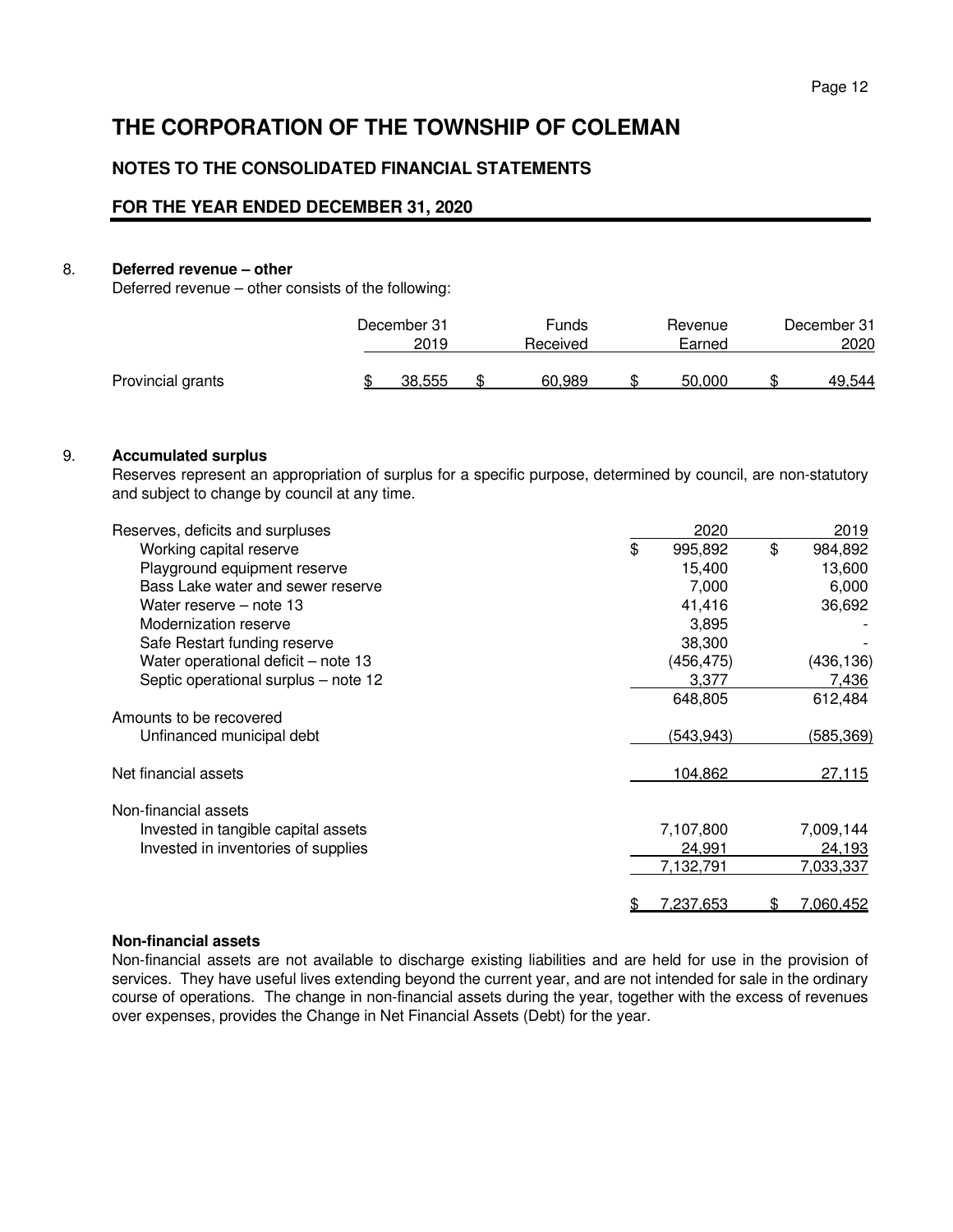# **NOTES TO THE CONSOLIDATED FINANCIAL STATEMENTS**

## **FOR THE YEAR ENDED DECEMBER 31, 2020**

#### 10. **Contingent liabilities and commitments**

#### **Non-consolidated Entities**

The Township is contingently liable for the deficits and long-term debt of the non-consolidated entities.

#### **Ontario Municipal Employees Retirement Fund**

 All permanent, full-time employees of the Township are eligible to be members of the Ontario Municipal Employees Retirement System ("OMERS"), a multi-employer pension plan. The plan provides defined pension benefits to employees based on their length of service and rates of pay.

 As this is a multi-employer pension plan, the contributions by the Township are recognized as an expenditure. No pension liability for this type of plan is recognized in the Township's consolidated financial statements. Contributions made by the Township to OMERS for 2020 were \$19,980 (2019 \$21,044). The plan had an actuarial deficit of \$3.2 billion at the end of 2020.

#### **Post-employment benefits**

Township employees retiring do not receive any retirement allowance that either vests or accrues over the period of employment. Sick benefits do not accrue and are not vested. The Township recognizes the expense for sick time when the event obliges the Township to pay. No other post-employment benefits are payable by the Township.

#### **Funding agreements**

Under the terms of various funding agreements, the Township could have provincial and federal grants become repayable if it is determined that funding was applied towards ineligible costs or if other terms of the agreements were not met. At year end management is of the opinion that all conditions have been met and funding was applied towards eligible costs.

#### **Legal contingencies**

A statement of claim has been issued against the Township claiming damages. Damages, if any, cannot be estimated at this time and in any event, the Township is of the opinion that this claim would be unfounded or covered by insurance after application of a deductible. Should any loss result, it would be charged to operations when the amount is ascertained.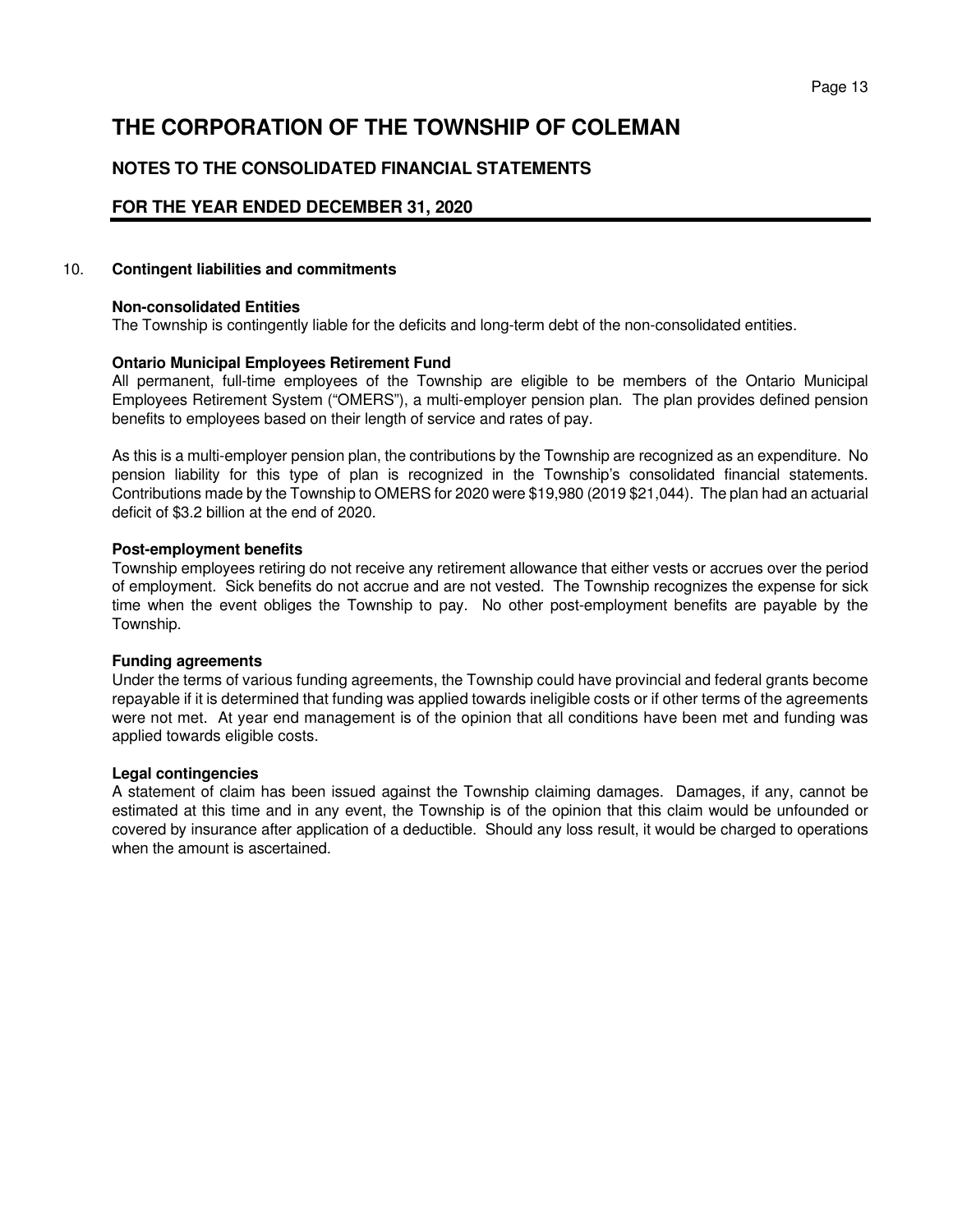# **NOTES TO THE CONSOLIDATED FINANCIAL STATEMENTS**

## **FOR THE YEAR ENDED DECEMBER 31, 2020**

#### 11. **Budget**

 The Budget adopted by Council was not prepared on a basis consistent with that used to report actual result according to Public Sector Accounting Standards used on the Consolidated Statement of Operations on page 5. The budget was prepared on a modified accrual basis while Public Sector Accounting Standards now require a full accrual basis. The actual budget is reflected in note 16. It expenses all tangible capital expenditures, does not include amortization expense, reflects proceeds of long-term debt as a revenue, principal repayments of longterm debt as an expense and the full proceeds from the sale of tangible capital assets as a revenue. As a result, the budget figures presented in the consolidated statements of operations and change in net debt represent the financial plan adopted by Council with adjustments as follows:

|       | Actual budget deficit for the year $-$ note 16      | (238, 200) |
|-------|-----------------------------------------------------|------------|
| Add:  | Budgeted debt principal repayments                  | 208,210    |
|       | Investment in tangible capital assets               | 449.172    |
| Less: | Estimated amortization                              | (330,000)  |
|       | Budget surplus per statement of operations – page 5 | 89.182     |

#### 12. **Operation of the Communal Septic System**

The Township pays the expenses and in turn charges septic fees to 14 users of a communal septic system. This schedule is operational. It is not prepared according to PSAB standards. Amortization is not reflected and the full capital cost is reflected.

|                                                        | 2020                  | 2019                  |
|--------------------------------------------------------|-----------------------|-----------------------|
| - septic fees<br>Revenue                               | 2,016<br>\$<br>\$.    | 2,016                 |
| Expenses - utilities<br>$-$ other                      | 357<br>5,718<br>6,075 | 368<br>1,038<br>1,406 |
| Annual surplus (deficit)<br>Surplus, beginning of year | (4,059)<br>7,436      | 610<br>6,826          |
| Surplus, end of year                                   | 3,377                 | <u>7,436</u>          |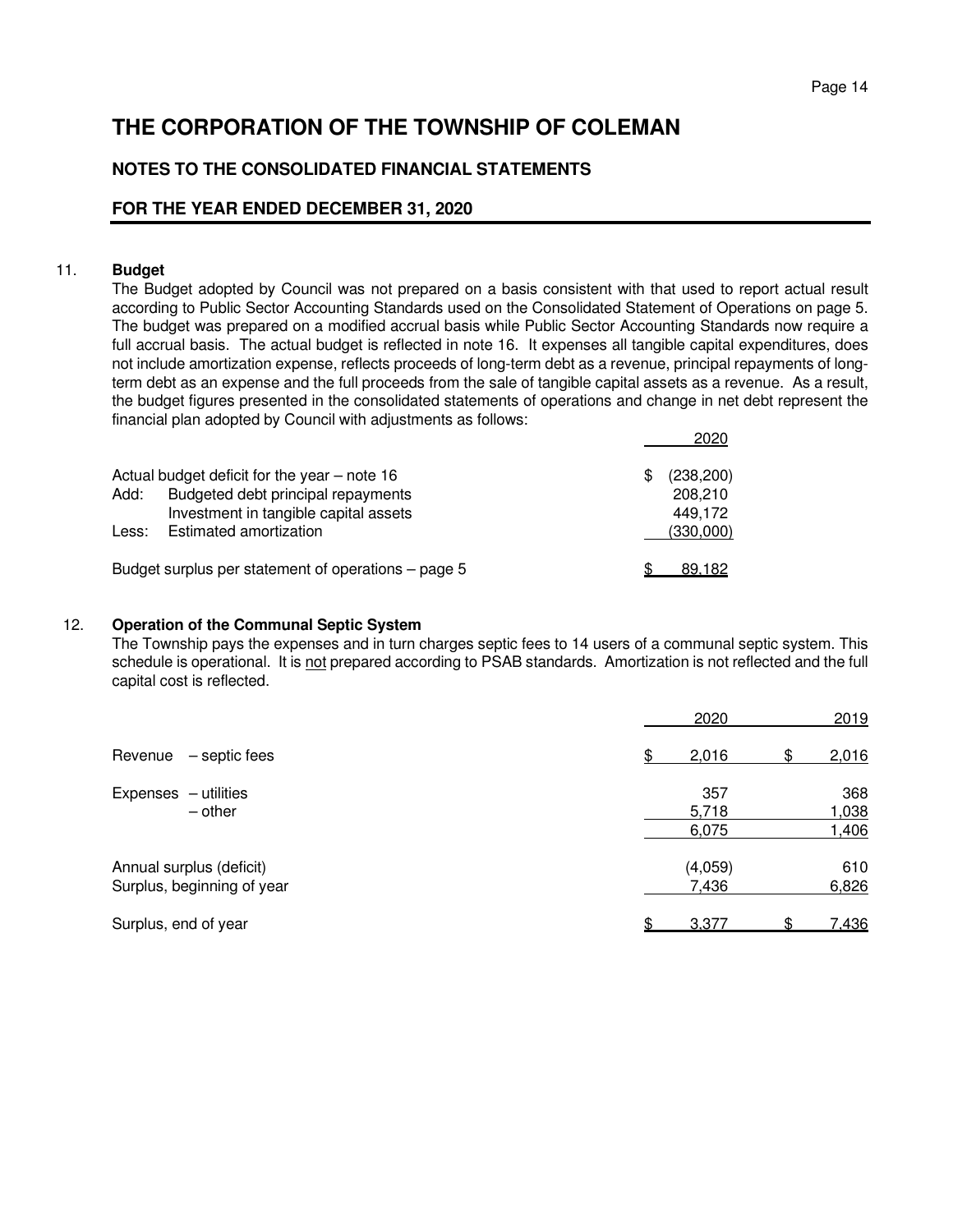# **NOTES TO THE CONSOLIDATED FINANCIAL STATEMENTS**

### **FOR THE YEAR ENDED DECEMBER 31, 2020**

#### 13. **Operation of the Water System**

The Township pays the Town of Cobalt (who supplies water for 47 (2019, 48) users in the Township) and other expenses related to the provision of water. The Township in turn collects water user charges from the 47 users. This schedule is operational. It is not prepared according to PSAB standards. Amortization is not reflected and the full capital cost is reflected.

| Revenue                               | 2020             | 2019             |
|---------------------------------------|------------------|------------------|
| Water fees (metered consumption)      | \$<br>4,815      | \$<br>4,284      |
| Delivery                              | 12,933           | 12,933           |
| Reserve fees                          | 4,723            | 4,568            |
| Administration fees                   | 1,181            | 1,156            |
| Improvement charges                   | 9,675            | 9,685            |
| Penalty and interest on water charges | 251              | 372              |
| Contribution by Township of Coleman   |                  | 3,257            |
|                                       | 33,578           | 36,255           |
| <b>Expenses</b>                       |                  |                  |
| Contract - Town of Cobalt             | 20,736           | 20,736           |
| Other operating expenses              | 9,826            | 29,074           |
| Administration charges                | 1,181            | 1,156            |
| Long-term debt $-$ principal          |                  | 23,733           |
| - interest                            |                  | 282              |
| Capital expenditures                  | 6,360            |                  |
| Contribution to Township of Coleman   | 11,090           |                  |
|                                       | 49,193           | 74,981           |
| Annual deficit                        | (15, 615)        | (38, 726)        |
| Deficit, beginning of year            | (399,444)        | (360, 718)       |
|                                       |                  |                  |
| Deficit, end of year                  | (415,059)<br>\$  | (399, 444)<br>\$ |
| Fund balance is made up of:           |                  |                  |
| Operating deficit                     | \$<br>(456, 475) | (436, 136)       |
| Reserve                               | 41,416           | 36,692           |
|                                       |                  |                  |
|                                       | (415,059)<br>\$  | (399, 444)<br>\$ |

The Township has allowed ratepayers to pay the improvement charges related to the water system upgrades over 30 years, whereas, the water system paid the long-term debt to the bank over 10 years. This has caused a deficit of \$209,872 which will be recovered as improvement charges are collected. The other \$205,187 of the deficit is operational.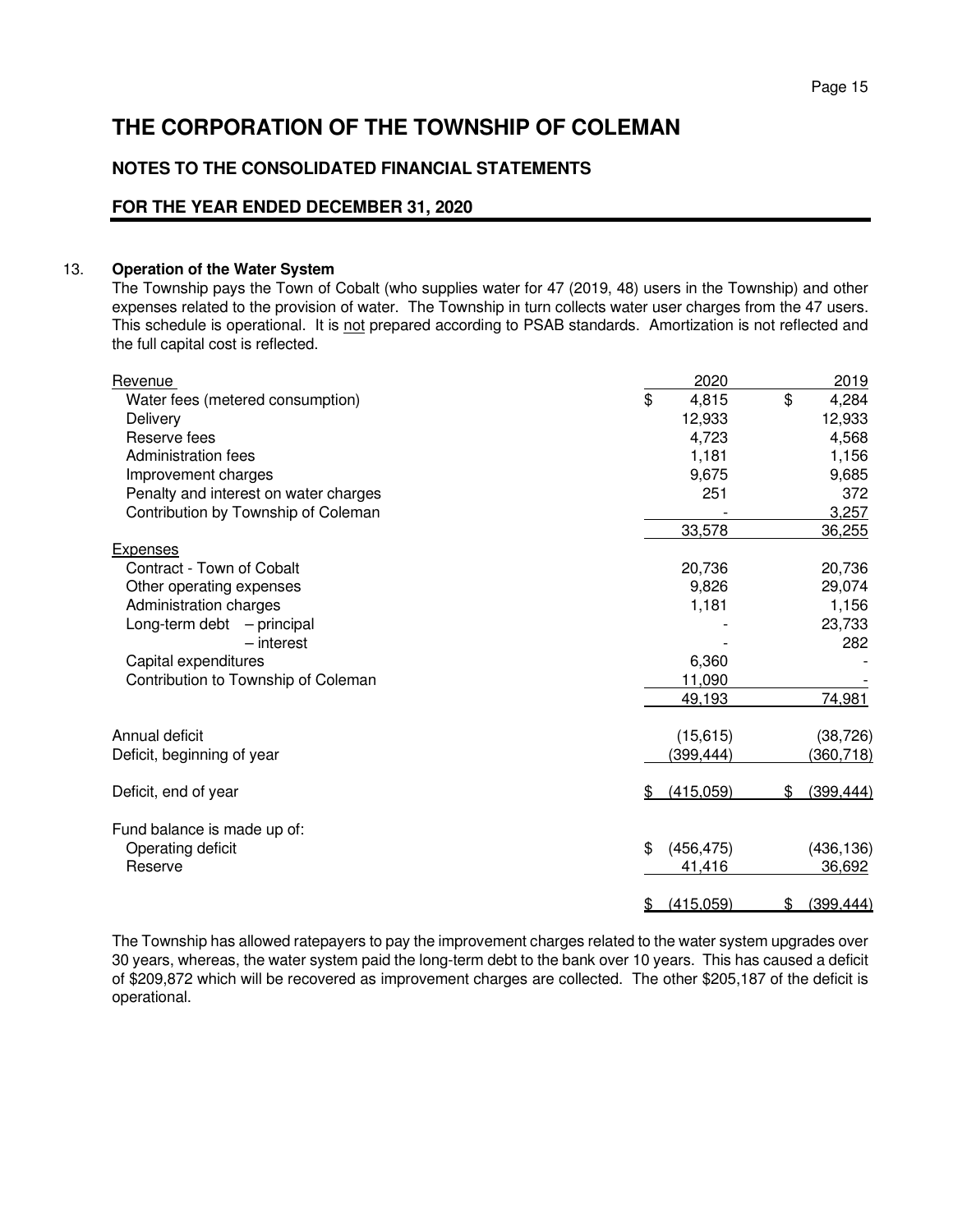# **NOTES TO THE CONSOLIDATED FINANCIAL STATEMENTS**

### **FOR THE YEAR ENDED DECEMBER 31, 2020**

#### 14. **Segmented information**

The Corporation of the Township of Coleman is a diversified municipal government institution that provides a wide range of services to its citizens, including General Government Services, Protection Services, Transportation Services, Environmental Services, Health Services, Social and Family Services, Recreational and Cultural Services and Planning and Development Services. Service areas were created for the purpose of recording specific activities to attain certain objectives in accordance with regulations, restrictions or limitations.

Municipal services are provided by departments and their activities are reported in these service areas. Departments disclosed in the segmented information, along with the services they provide, are as follows:

#### **General Government Services**

General government services consists of departments that are responsible for adopting bylaws, adopting administrative policy, levying taxes, acquiring, disposing and managing municipal assets, ensuring effective financial management, monitoring performance and ensuring that high quality municipal service standards are met.

#### **Protection Services**

Protection services consists of departments that are responsible for the enforcement of laws, prevention of crime, and maintenance of peace, order, and security by protecting life, property and the environment through the provision of emergency response, thus ensuring safe homes and safe communities.

#### **Transportation Services**

Transportation services consists of departments that are responsible for the delivery of municipal public works services related to planning, design, construction, cleaning, repair, snow removal and signage of roadway systems.

#### **Environmental Services**

Environmental services include water, sewer, garbage and recycling services. Water and sewer services include the operation and distribution of water mains and a communal septic system. The garbage and recycling services are responsible for the delivery of municipal services including garbage collection and recycling.

#### **Health Services**

The Township funds a range of public health services through the Timiskaming Health Unit and provides ambulance services through the District Social Services Administration Board.

#### **Social and Family Services**

The Township funds a range of family and social services through the District Social Services Administration Board which includes social housing, childcare and general assistance.

#### **Recreation and Cultural Services**

Recreation and cultural services consists of departments that are responsible for providing, facilitating the development of, and maintaining high quality parks, recreational facilities, and cultural services.

#### **Planning and Development Services**

Planning and development services consists of departments that are responsible for preparing land use plans, bylaws and policies for sustainable development of the Township and for reviewing and approving new development.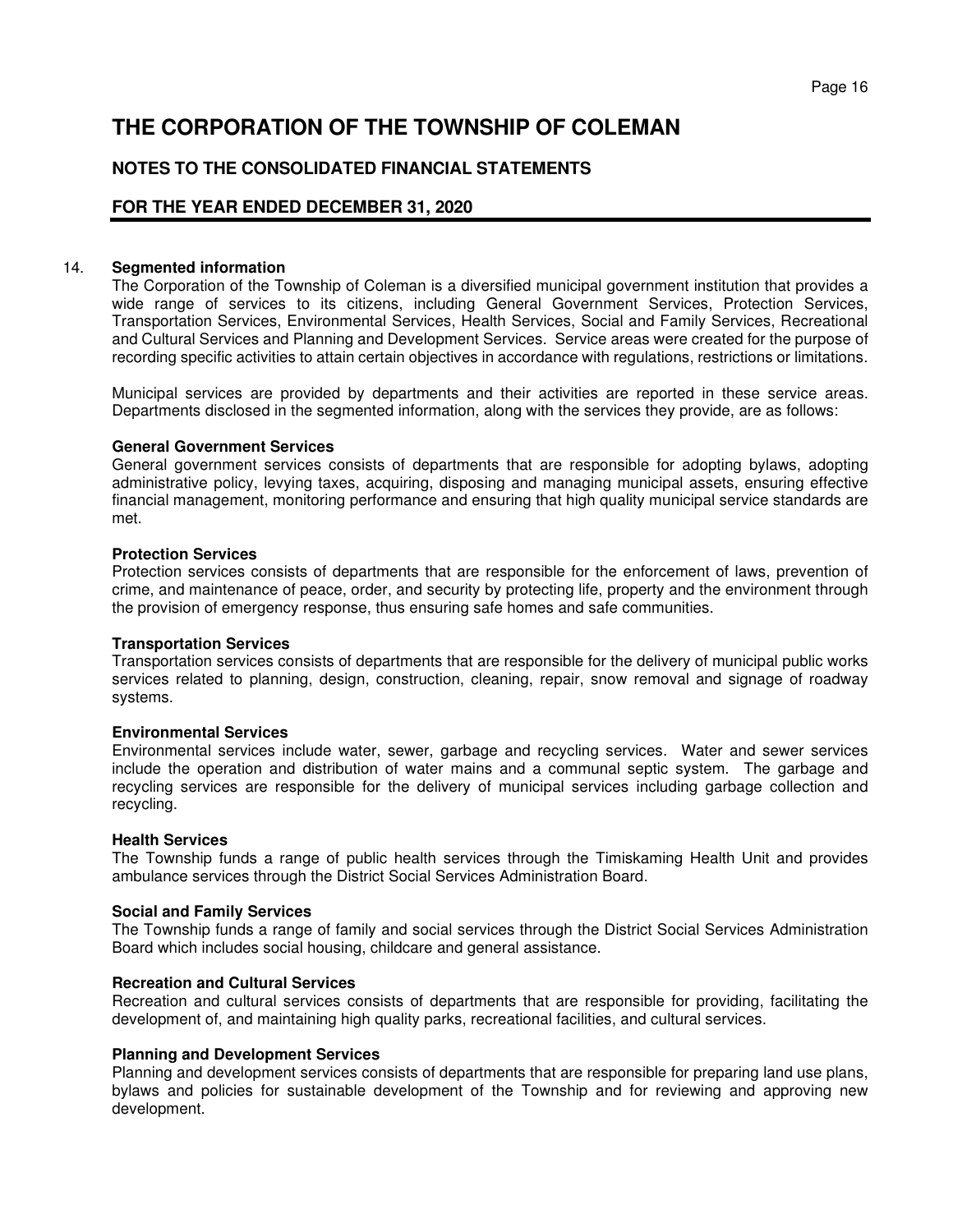# **NOTES TO THE CONSOLIDATED FINANCIAL STATEMENTS**

# **FOR THE YEAR ENDED DECEMBER 31, 2020**

| Segmented information - continued |                 |                                         |                          |          |                          |                                 | Recreation | Planning    |                 |             |
|-----------------------------------|-----------------|-----------------------------------------|--------------------------|----------|--------------------------|---------------------------------|------------|-------------|-----------------|-------------|
|                                   | General         |                                         |                          |          |                          | Social and                      | and        | and         |                 |             |
|                                   | Government      | Protection Transportation Environmental |                          |          | Health                   | Family                          | Cultural   | Development | Total           | Total       |
| Revenues                          | Services        | Services                                | Services                 | Services | Services                 | Services                        | Services   | Services    | 2020            | 2019        |
| Operating revenues                |                 |                                         |                          |          |                          |                                 |            |             |                 |             |
| Municipal taxation                | $$1,397,387$ \$ | $-$ \$                                  | $\overline{\phantom{0}}$ | \$       | \$<br>$\blacksquare$     | $\frac{1}{2}$<br>$\blacksquare$ | \$         | $-$ \$      | $-$ \$1,397,387 | \$1,342,595 |
| Water, septic and                 |                 |                                         |                          |          |                          |                                 |            |             |                 |             |
| local improvement charges         |                 |                                         |                          | 35,343   |                          |                                 |            |             | 35,343          | 34,643      |
| User charges                      | 2,490           | 6,140                                   | 2,430                    | 8,292    |                          |                                 | 37,804     |             | 57,156          | 79,598      |
| Provincial grants                 | 164,600         | 48,300                                  |                          | 14,243   |                          |                                 | 1,498      | $\sim$      | 228,641         | 420,544     |
| Federal grants                    |                 |                                         | 6,610                    |          |                          |                                 | 3,661      |             | 10,271          | 6,581       |
| Investment income                 | 997             |                                         |                          |          |                          |                                 |            |             | 997             | 1,618       |
| Penalties and interest on taxes   | 11,038          |                                         |                          | 251      |                          |                                 |            |             | 11,289          | 16,871      |
| Provincial Offences Act revenues  |                 | 3,823                                   |                          |          |                          |                                 |            |             | 3,823           | 8,226       |
| Gain on sale of tangible capital  |                 |                                         |                          |          |                          |                                 |            |             |                 |             |
| assets                            |                 |                                         | 26,965                   |          |                          |                                 |            |             | 26,965          |             |
| Land sales                        | 5,966           |                                         |                          |          |                          |                                 |            |             | 5,966           |             |
| Other                             | 2,874           |                                         |                          |          |                          | $\overline{\phantom{0}}$        | 2,240      |             | 5,114           | 4,094       |
|                                   | 1,585,352       | 58,263                                  | 36,005                   | 58,129   | $\overline{\phantom{a}}$ | $\blacksquare$                  | 45,203     | $\sim$      | 1,782,952       | 1,914,770   |
| Capital revenues                  |                 |                                         |                          |          |                          |                                 |            |             |                 |             |
| Provincial grants                 |                 |                                         | 50,000                   |          |                          |                                 |            |             | 50,000          | 60,213      |
| Federal grants                    |                 |                                         | 36,100                   |          |                          |                                 |            |             | 36,100          | 74,838      |
| Total revenues                    | 1,585,352       | 58,263                                  | 122,105                  | 58,129   |                          | $\overline{\phantom{a}}$        | 45,203     |             | 1,869,052       | 2,049,821   |
| Expenditures                      |                 |                                         |                          |          |                          |                                 |            |             |                 |             |
| Wages and benefits                | 219,879         | 19,894                                  | 163,409                  | 31,357   |                          |                                 | 4,694      |             | 439,233         | 484,023     |
| Long-term debt interest           |                 |                                         | 1,027                    |          |                          |                                 |            |             | 1,027           | 1,775       |
| <b>Materials</b>                  | 65,424          | 36,358                                  | 125,880                  | 3,115    |                          |                                 | 17,468     |             | 248,245         | 235,650     |
| Contracted services               | 132,623         | 161,369                                 | 6,964                    | 77,376   |                          |                                 | 14,417     | 7,087       | 399,836         | 461,632     |
| Rents and financial expenses      | 2,465           | 427                                     | 522                      |          |                          |                                 | 250        |             | 3,664           | 14,223      |
| <b>External transfers</b>         | 11,150          |                                         | 5,551                    |          | 143,005                  | 98,327                          | 1,998      |             | 260,031         | 228,166     |
| Amortization                      | 6,551           | 31,094                                  | 202,858                  | 85,589   |                          |                                 | 13,723     |             | 339,815         | 330,049     |
| Total expenditures                | 438,092         | 249,142                                 | 506,211                  | 197,437  | 143,005                  | 98,327                          | 52,550     | 7,087       | 1,691,851       | 1,755,518   |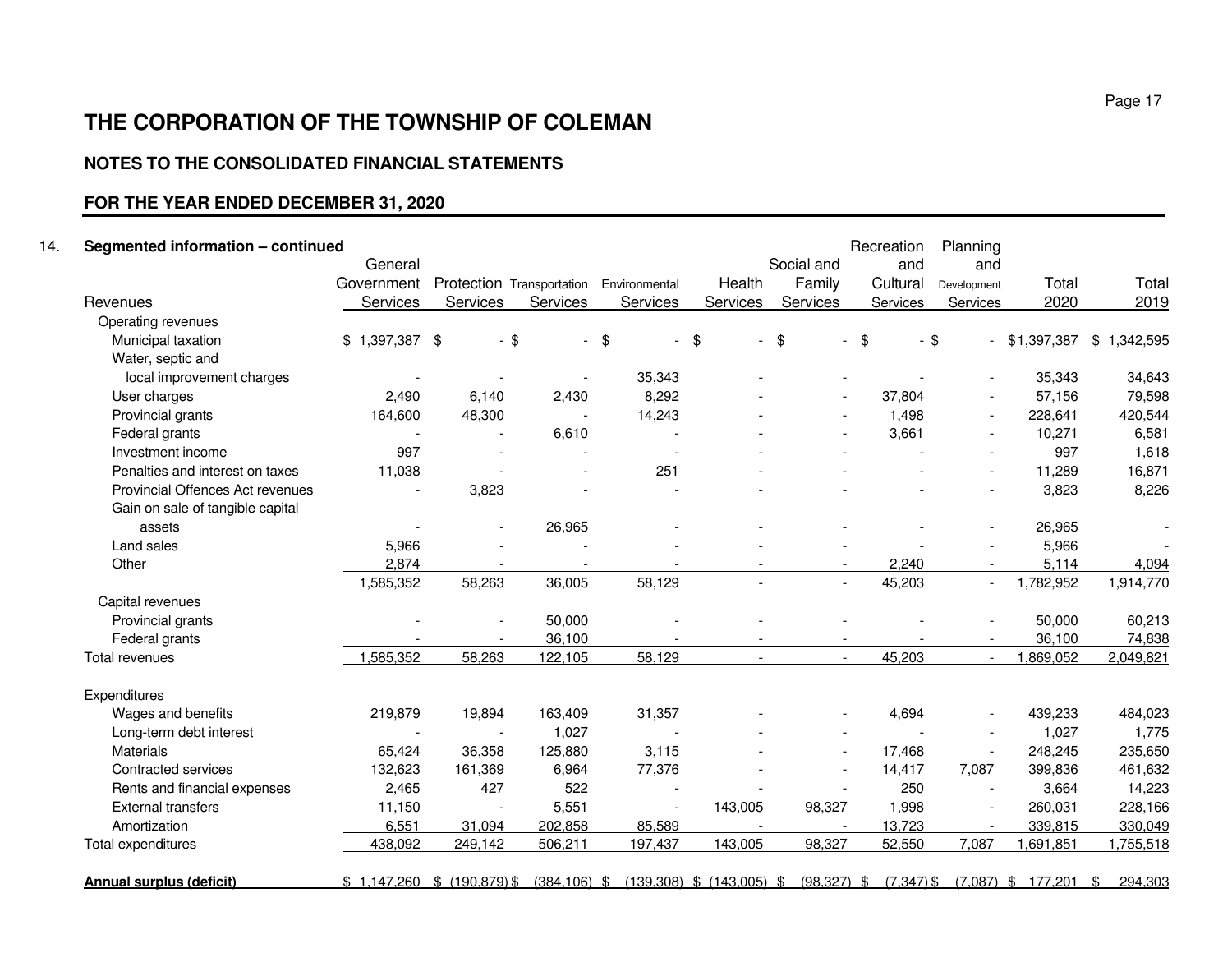# **NOTES TO THE CONSOLIDATED FINANCIAL STATEMENTS**

### **FOR THE YEAR ENDED DECEMBER 31, 2020**

#### 15. **Schedule of tangible capital assets 2020**

Opening Accumulated **Ending** Net Original Ending Accumulated Amortizationion Mccumulated Net<br>The Current Amortization Assets Cost Cost Amortization on Current Amortization Assets Dec 31, 2019 Additions Disposals Dec 31, 2020 Dec 31, 2019 Disposals Amortization Dec 31, 2020 Dec 31, 2020 **General**  Land \$ 225,487 \$ - \$ - \$ 225,487 \$ - \$ - \$ - \$ - \$ 225,487 652,857 Buildings 837,273 8,210 - 845,483 175,881 - 16,745 192,626 652,857 650,823 Vehicles 676,861 285,344 55,122 907,083 249,390 22,048 28,918 256,260 650,823 205,885 Machinery and equipment 854,647 11,331 - 865,978 627,741 - 32,352 660,093 Infrastructure Plants and facilities **4,376,308** - - 4,376,308 767,411 - 85,589 853,000 3,523,308 1,525,122 Roads 2,799,658 166,660 - 2,966,318 1,274,274 - 166,922 1,441,196 1,525,122 Bridges and culverts 353,536 - - 353,536 119,426 - 4,053 123,479 230,057 94,261 Street lights <u> 261,821 - - 261,821 162,324 - 5,236 167,560 94,261</u> **Total** \$10,385,591 \$ 471,545 \$ 55,122 \$10,802,014\$ 3,376,447 \$ 22,048 \$ 339,815 \$ 3,694,214 \$ 7,107,800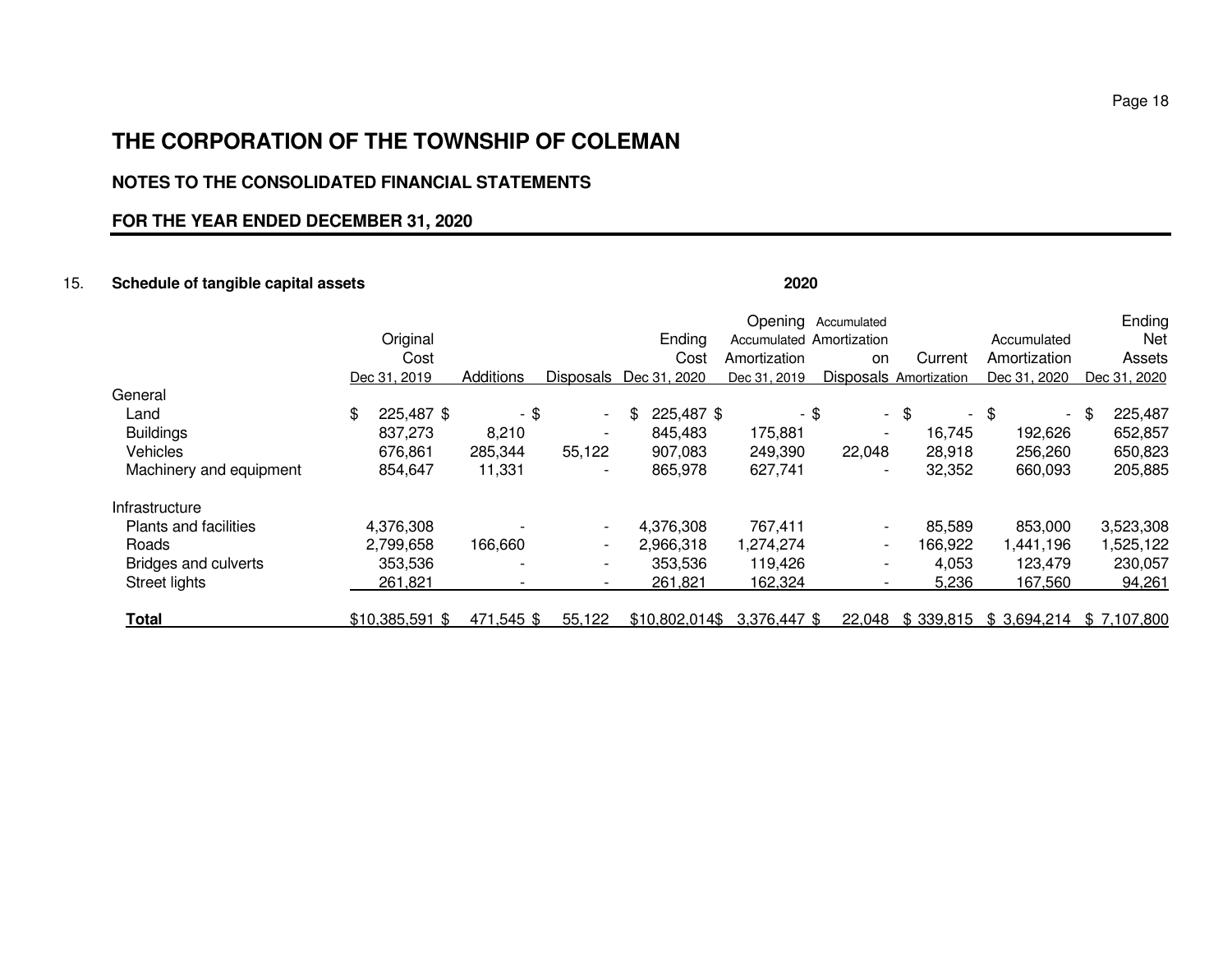# **NOTES TO THE CONSOLIDATED FINANCIAL STATEMENTS**

# **FOR THE YEAR ENDED DECEMBER 31, 2020**

### 15. **Schedule of tangible capital assets – continued 2019**

|                              |                |     |                          |                    | Opening                   |                                | Ending                                                 |                 |
|------------------------------|----------------|-----|--------------------------|--------------------|---------------------------|--------------------------------|--------------------------------------------------------|-----------------|
|                              | Original       |     |                          |                    | Ending Accumulated        |                                | Accumulated                                            | Net             |
|                              | Cost           |     |                          |                    | Cost Amortization         | Current                        | Amortization                                           | Assets          |
|                              | Dec 31, 2018   |     | Additions                |                    | Dec 31, 2019 Dec 31, 2018 | Amortization                   | Dec 31, 2019                                           | Dec 31, 2019    |
| General                      |                |     |                          |                    |                           |                                |                                                        |                 |
| Land                         | 225,487<br>\$. | \$  |                          | - \$<br>225,487 \$ | $\sim$                    | \$<br>$\overline{\phantom{a}}$ | \$<br>$\sim$                                           | 225,487<br>- \$ |
| <b>Buildings</b>             | 812,485        |     | 24,788                   | 837,273            | 159,632                   | 16,249                         | 175,881                                                | 661,392         |
| <b>Vehicles</b>              | 668,887        |     | 7,974                    | 676,861            | 215,257                   | 34,133                         | 249,390                                                | 427,471         |
| Machinery and equipment      | 826,892        |     | 27,755                   | 854,647            | 598,223                   | 29,518                         | 627,741                                                | 226,906         |
| Infrastructure               |                |     |                          |                    |                           |                                |                                                        |                 |
| <b>Plants and facilities</b> | 4,376,308      |     | $\overline{\phantom{a}}$ | 4,376,308          | 681,822                   | 85,589                         | 767,411                                                | 3,608,897       |
| Roads                        | 2,624,908      |     | 174,750                  | 2,799,658          | 1,119,003                 | 155,271                        | 1,274,274                                              | 1,525,384       |
| Bridges and culverts         | 353,536        |     | $\overline{\phantom{a}}$ | 353,536            | 115,373                   | 4,053                          | 119.426                                                | 234,110         |
| Street lights                | 261,821        |     | $\overline{\phantom{a}}$ | 261.821            | 157,088                   | 5,236                          | 162,324                                                | 99,497          |
| <b>Total</b>                 | \$10,150,324   | \$. |                          |                    |                           |                                | 235,267 \$10,385,591 \$3,046,398 \$330,049 \$3,376,447 | \$7,009,144     |